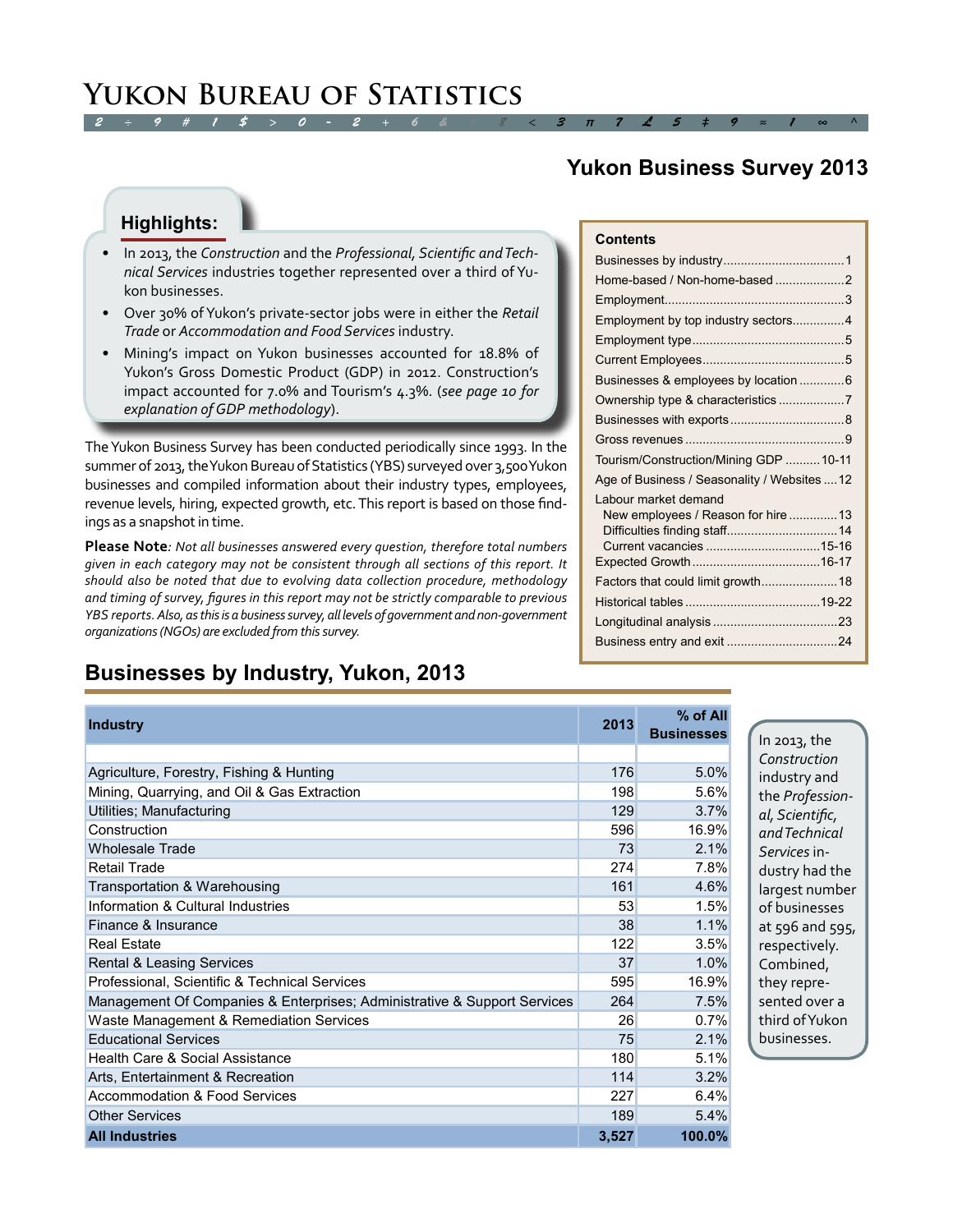## <span id="page-1-0"></span>**Home-Based and Non-Home-Based Businesses by Industry, Yukon, 2013**

| <b>Industry</b>                                                          | Home-<br>based | Non-Home-<br>based | Home-based as<br>% of Industry<br><b>Sector Total</b> |
|--------------------------------------------------------------------------|----------------|--------------------|-------------------------------------------------------|
|                                                                          |                | # Surveyed         | %                                                     |
| Agriculture, Forestry, Fishing & Hunting                                 | 161            | 15                 | 91.5%                                                 |
| Mining, Quarrying, and Oil & Gas Extraction                              | 99             | 99                 | 50.0%                                                 |
| Utilities; Manufacturing                                                 | 69             | 60                 | 53.5%                                                 |
| Construction                                                             | 439            | 157                | 73.7%                                                 |
| <b>Wholesale Trade</b>                                                   | 23             | 50                 | 31.5%                                                 |
| <b>Retail Trade</b>                                                      | 82             | 192                | 29.9%                                                 |
| Transportation & Warehousing                                             | 82             | 79                 | 50.9%                                                 |
| Information & Cultural Industries                                        | 35             | 18                 | 66.0%                                                 |
| Finance & Insurance                                                      | 7              | 31                 | 18.4%                                                 |
| <b>Real Estate</b>                                                       | 61             | 61                 | 50.0%                                                 |
| Rental & Leasing Services                                                | 18             | 19                 | 48.6%                                                 |
| Professional, Scientific & Technical Services                            | 414            | 181                | 69.6%                                                 |
| Management Of Companies & Enterprises; Administrative & Support Services | 171            | 93                 | 64.8%                                                 |
| Waste Management & Remediation Services                                  | 14             | 12                 | 53.8%                                                 |
| <b>Educational Services</b>                                              | 62             | 13                 | 82.7%                                                 |
| Health Care & Social Assistance                                          | 81             | 99                 | 45.0%                                                 |
| Arts, Entertainment & Recreation                                         | 85             | 29                 | 74.6%                                                 |
| Accommodation & Food Services                                            | 86             | 141                | 37.9%                                                 |
| <b>Other Services</b>                                                    | 89             | 100                | 47.1%                                                 |
| <b>All Industries</b>                                                    | 2,078          | 1,449              | 58.9%                                                 |

In 2013, 58.9% of all businesses were home-based. The *Construction* industry and the *Professional, Scientific, and Technical Services* industry had the largest number of home-based businesses at 439 and 414 respectively. Combined, they represented 41.0% of all home-based businesses.



#### **Businesses by Industry Sector, by Home-Based and Non-Home-Based, Yukon, 2013**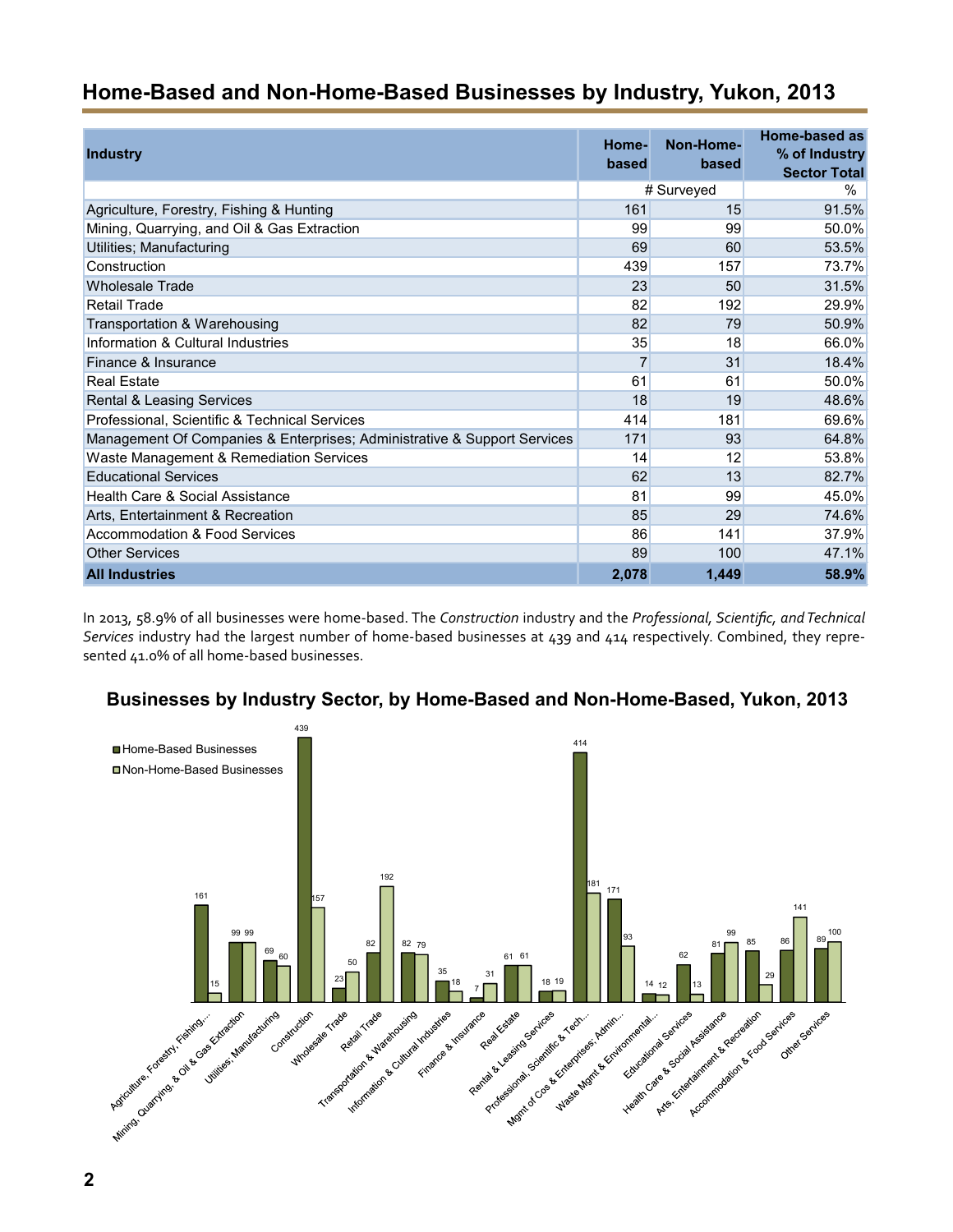## <span id="page-2-0"></span>**Employment by Home-Based/Non-Home-Based Businesses, Yukon, 2013**

| <b>Industry</b>                                                             | <b>Based</b> | Home- Non-Home-<br><b>Based</b> | <b>Total</b><br>Workers* |
|-----------------------------------------------------------------------------|--------------|---------------------------------|--------------------------|
| Agriculture, Forestry, Fishing & Hunting                                    | 188          | 61                              | 249                      |
| Mining, Quarrying, and Oil & Gas Extraction                                 | 394          | 903                             | 1,297                    |
| Utilities; Manufacturing                                                    | 87           | 472                             | 559                      |
| Construction                                                                | 849          | 1,071                           | 1,920                    |
| <b>Wholesale Trade</b>                                                      | 54           | 289                             | 343                      |
| <b>Retail Trade</b>                                                         | 109          | 2,063                           | 2,172                    |
| Transportation & Warehousing                                                | 130          | 902                             | 1,032                    |
| Information & Cultural Industries                                           | 59           | 197                             | 256                      |
| Finance & Insurance                                                         | 9            | 168                             | 177                      |
| <b>Real Estate</b>                                                          | 111          | 248                             | 359                      |
| Rental & Leasing Services                                                   | 41           | 112                             | 153                      |
| Professional, Scientific & Technical Services                               | 447          | 980                             | 1,427                    |
| Management Of Companies & Enterprises;<br>Administrative & Support Services | 352          | 306                             | 658                      |
| Waste Management & Remediation Services                                     | 32           | 35                              | 67                       |
| <b>Educational Services</b>                                                 | 67           | 45                              | 112                      |
| Health Care & Social Assistance                                             | 99           | 412                             | 511                      |
| Arts, Entertainment & Recreation                                            | 194          | 408                             | 602                      |
| <b>Accommodation &amp; Food Services</b>                                    | 247          | 2,040                           | 2,287                    |
| <b>Other Services</b>                                                       | 106          | 384                             | 490                      |
| <b>All Industries</b>                                                       | 3,575        | 11,096                          | 14,671                   |

With 2,287 persons employed (employees and business owners actively working in their business), the *Accommodation and Food Services* industry was the largest employer in 2013, followed by *Retail Trade* (2,172 workers) and *Construction* (1,920). Combined, these three industries comprised 43.5% of all private-sector employment.

*Construction* was the largest employer for **home-based** business workers at 849. This accounted for 23.7% of all home-based business workers.

*Retail Trade* was the largest employer for **non-home-based** business with 2,063 workers (18.6%), followed by *Accommodation and Food Services* with 2,040 workers (18.4%).

*\* Because some employees hold more than one job, multiple job holders will be counted more than once in 'Total Workers'. In addition, this total also includes any owners who actively work in their business.*

#### **Total Number of Workers\* by Industry Sector, by Home-Based and Non-Home-Based Businesses, Yukon, 2013**

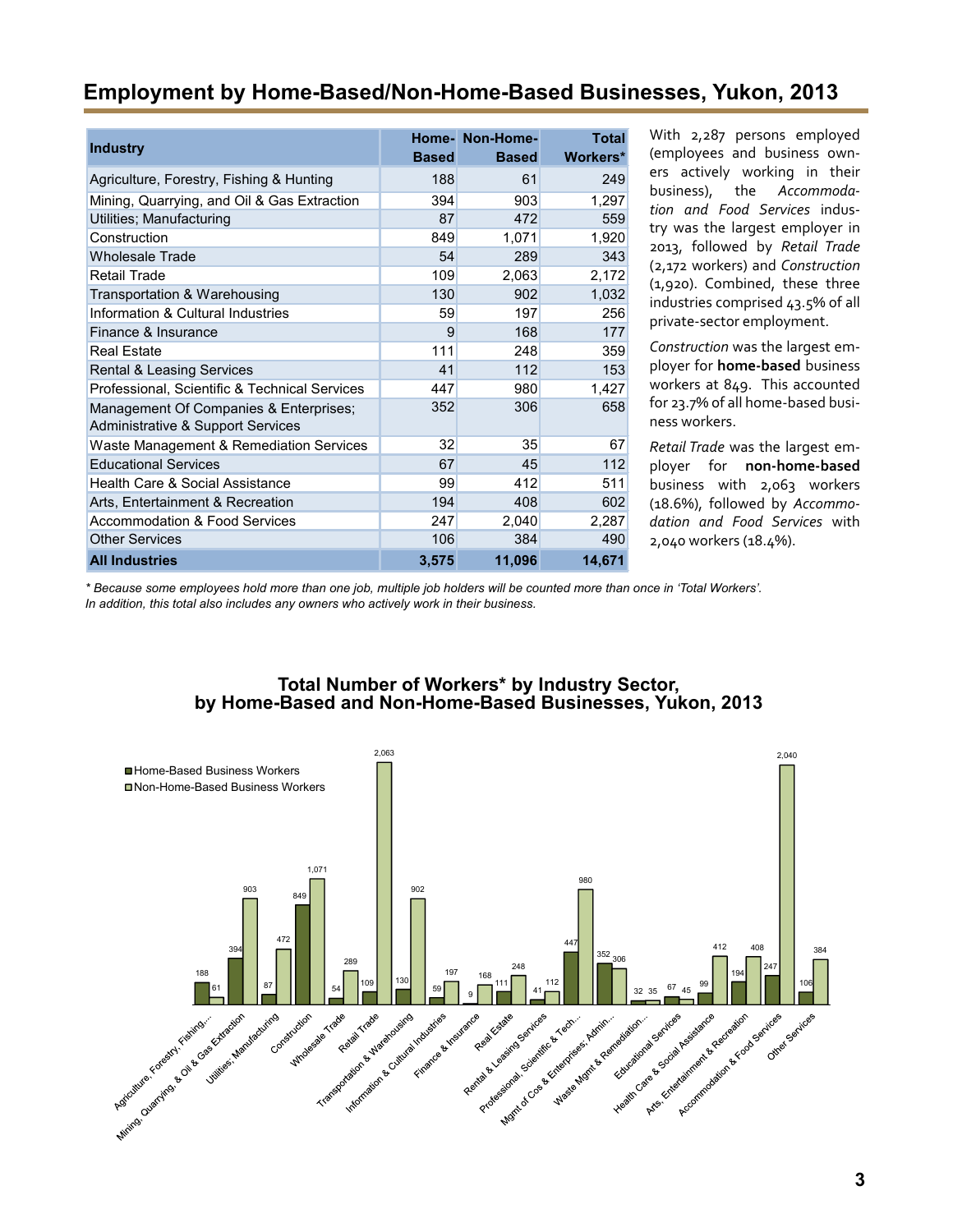## <span id="page-3-0"></span>**Businesses and Employment by Selected Industry Sector, Yukon, 2013**

The following tables further break down the three industry sectors in 2013 with the most employment (employees and business owners actively working in their business).

#### **Accommodation and Food Services**



| <b>Accommodation and Food</b><br><b>Services Subsectors</b>   | # of Businesses<br><b>Reporting</b> | # of Workers<br><b>Reported</b> |
|---------------------------------------------------------------|-------------------------------------|---------------------------------|
| <b>Traveller Accommodation</b>                                | 102                                 | 1,045                           |
| Full-Service Restaurants and<br>Limited-Service Eating Places | 65                                  | 950                             |
| RV (Recreational Vehicle) Parks<br>and Recreational Camps     | 27                                  | 132                             |
| <b>Drinking Places</b><br>(Alcoholic Beverages)               | 7                                   | 93                              |
| <b>Special Food Services</b>                                  | 16                                  | 67                              |
| <b>Total Accommodation and Food</b><br>Services               | 217                                 | 2,287                           |

In the *Accommodation and Food Services* industry, there were 217 businesses employing 2,287 workers. The largest subsector was *Traveller Accommodation* with 47.0% of the number of businesses and 45.7% of workers.

#### **Retail Trade**

In the *Retail Trade* sector, 260 businesses employed a total of 2,172 workers. The largest subsector, in terms of employment, was *Grocery Stores*, which had 13 businesses (5.0%) employing 459 workers (21.1%). The second largest subsector was *Building Material and Supplies Dealers*, where 185 workers (8.5%) were employed by 15 businesses (5.8%).

| <b>Retail Trade Subsectors</b>                      | # of Businesses  | # of Workers    |
|-----------------------------------------------------|------------------|-----------------|
|                                                     | <b>Reporting</b> | <b>Reported</b> |
| <b>Grocery Stores</b>                               | 13               | 459             |
| <b>Building Material and Supplies Dealers</b>       | 15               | 185             |
| <b>Automobile Dealers</b>                           | 11               | 172             |
| <b>Gasoline Stations</b>                            | 23               | 172             |
| <b>Health and Personal Care Stores</b>              | 14               | 148             |
| <b>Clothing Stores</b>                              | 17               | 129             |
| <b>Department Stores</b>                            | 5                | 116             |
| Automotive Parts, Accessories and Tire Stores       | 7                | 110             |
| Office Supplies, Stationery and Gift Stores         | 22               | 100             |
| <b>Electronics and Appliance Stores</b>             | 13               | 63              |
| <b>Other Motor Vehicle Dealers</b>                  | 5                | 61              |
| Direct Selling Establishments                       | 20               | 60              |
| Sporting Goods, Hobby and Musical Instrument Stores | 16               | 51              |
| Lawn and Garden Equipment and Supplies Stores       | 10               | 49              |
| <b>Specialty Food Stores</b>                        | 13               | 47              |
| <b>Other Miscellaneous Store Retailers</b>          | 18               | 45              |
| Home Furnishings Stores                             | 7                | 41              |
| <b>Used Merchandise Stores</b>                      | 5                | 20              |
| Electronic Shopping and Mail-Order Houses           | 6                | 14              |
| <b>Other Retail Trade Subsectors</b>                | 20               | 130             |
| <b>Total Retail Trade</b>                           | 260              | 2,172           |

#### **Construction**

| <b>Construction Subsectors</b>           | # of Businesses<br><b>Reporting</b> | # of Workers<br><b>Reported</b> |
|------------------------------------------|-------------------------------------|---------------------------------|
| Specialty trade contractors              | 285                                 | 1,006                           |
| Construction of buildings                | 214                                 | 633                             |
| Heavy and civil engineering construction | 39                                  | 281                             |
| <b>Total Construction</b>                | 538                                 | 1,920                           |

In the *Construction* sector, 538 businesses employed a total of 1,920 workers. The subsector with the largest number of workers was *Specialty Trade Contractors*, which had 1,006 workers (52.4%) employed by 285 businesses (53.0%).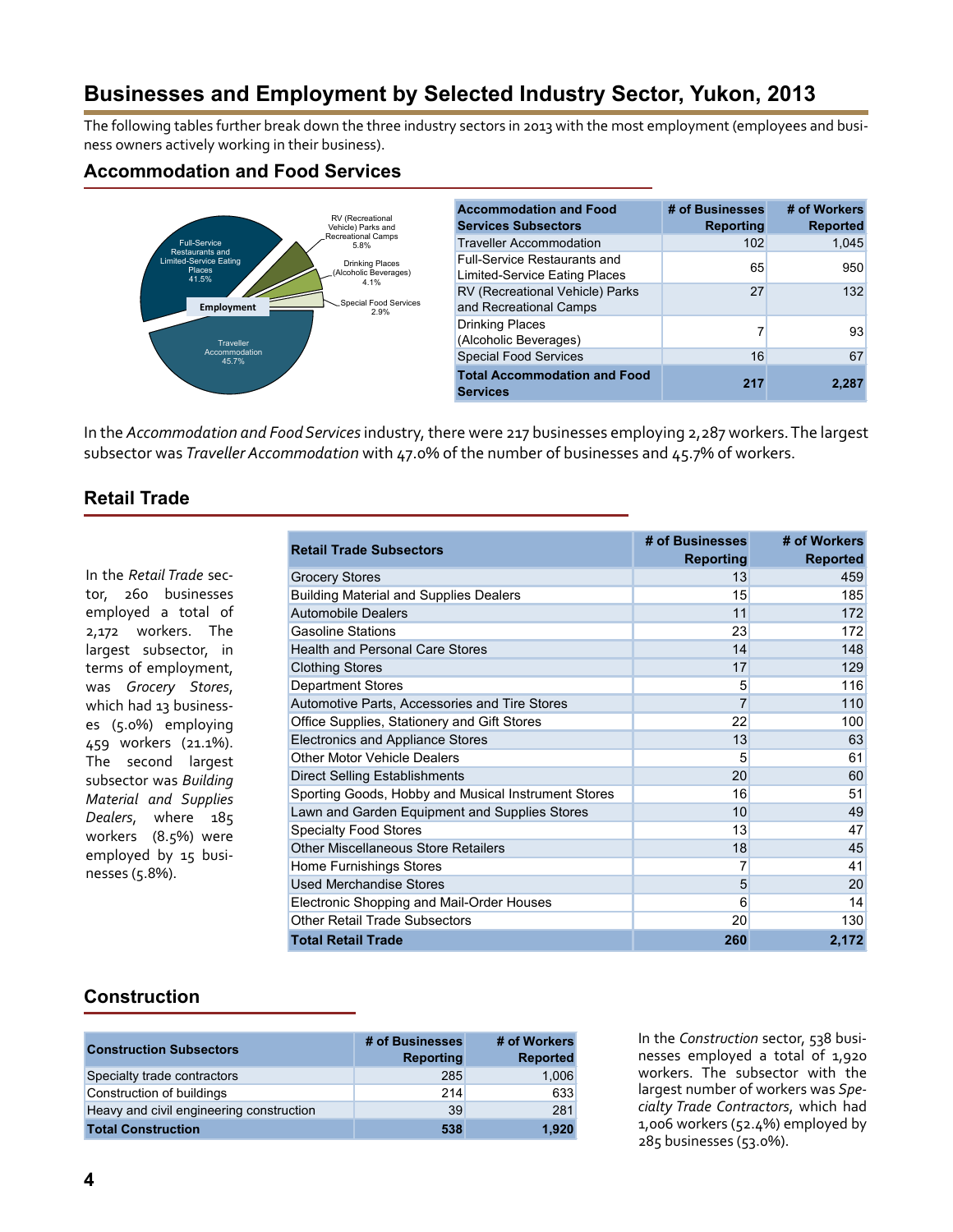## <span id="page-4-0"></span>**Employment by Type of Worker, Yukon, 2013**

At the time of the 2013 survey, Yukon businesses reported a total of 14,671 workers. This total consisted of 7,641 full-time employees (52.1%); 2,617 regular part-time (17.8%); and 870 temporary or casual (5.9%). There were also 3,543 business owners working in their own businesses which accounted for the remaining 24.1% of private sector employment.



## **Type of Current Employees, Yukon, 2013**

Just under forty percent (39.5%) of businesses surveyed said they had employees working for them at the time of the survey. These businesses had a total of 11,128 employees, **not**  including 3,543 owners working in their businesses. Of the total employees, 7,641 full-time employees, 2,617 part-time and 870 casual or temporary workers were employed at the time of the survey.







Just under seventy percent (68.8%) of non-home-based businesses reported having employees working at the time of the survey, while only 19.4% of home-based businesses reported having employees.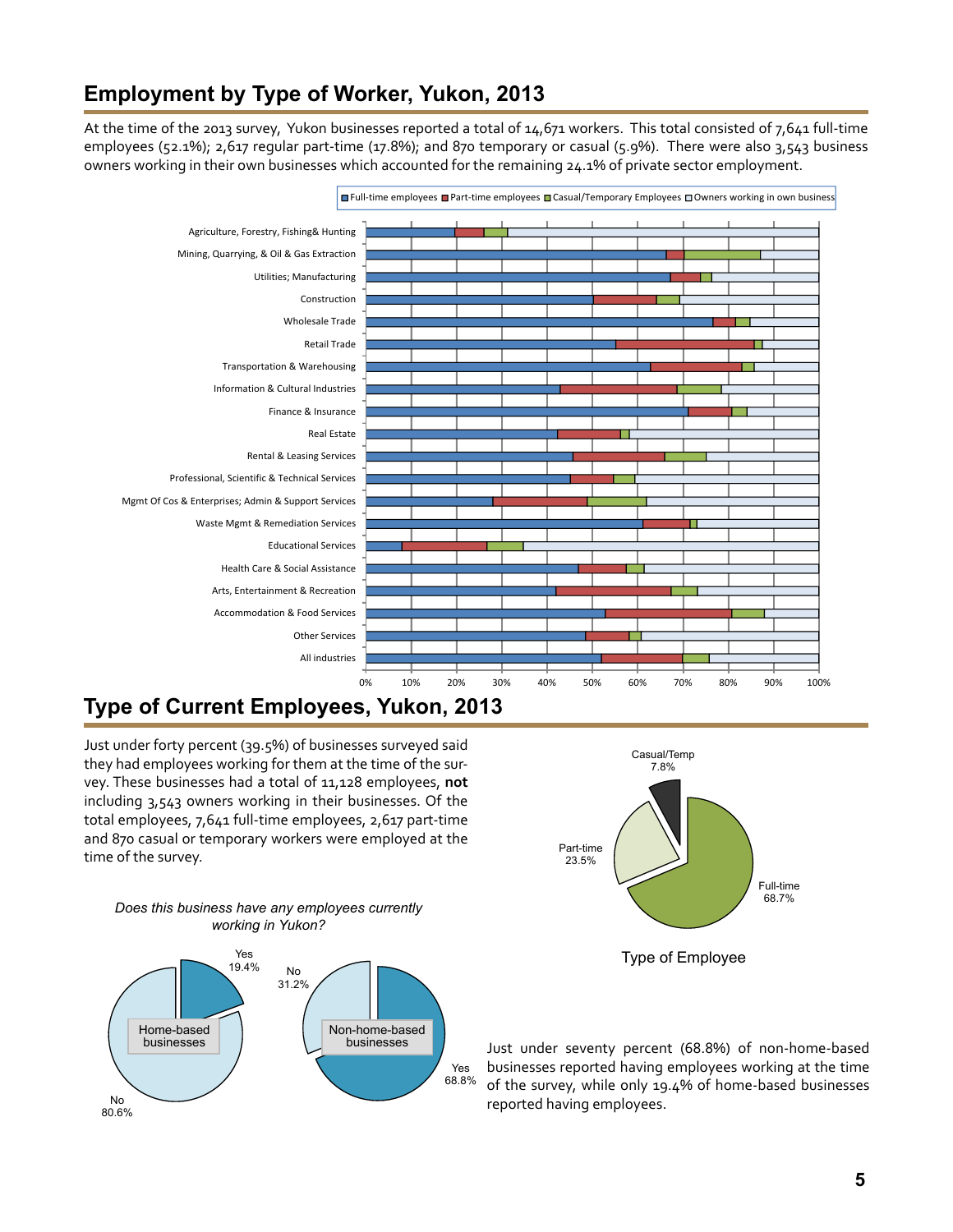## <span id="page-5-0"></span>**Businesses by Office Address, 2013**

The survey did not ask respondents any information on headquarters or main office location. However, respondents provided their street (mailing) address as their location for contact. While most businesses are likely to have their main activities located at the address they provided, some businesses may have a different main activity location. The following analysis of location was conducted assuming that most businesses conducted their main activity from the contact location. For example, a mining company with the head office in Whitehorse would be considered located in Whitehorse, although their main business activity was located in rural Yukon. National and multi-national companies with Yukon offices were assigned to the location of their Yukon offices.

Whitehorse was the contact office address for the majority of businesses in 2013. Whitehorse businesses accounted for 68.4% of all businesses reporting and 76.1% of workers.

The majority of the remaining businesses were also located within Yukon. However, 382 businesses (with a total of 1,027 workers) did business in Yukon in 2013, but had contact office addresses outside the territory.

Number of Workers in Yukon, 2013 *(for businesses with office address outside of Yukon)*



| <b>Office Address of</b><br><b>Business</b> | # of<br><b>Businesses</b><br><b>Reporting</b> | # of<br><b>Workers</b><br><b>Reported</b> |
|---------------------------------------------|-----------------------------------------------|-------------------------------------------|
| <b>Beaver Creek</b>                         | 13                                            | 76                                        |
| Burwash Landing                             | 12                                            | 26                                        |
| Carcross                                    | 33                                            | 125                                       |
| Carmacks                                    | 28                                            | 82                                        |
| Dawson City                                 | 259                                           | 1,267                                     |
| Faro                                        | 26                                            | 50                                        |
| <b>Haines Junction</b>                      | 79                                            | 177                                       |
| Keno                                        | 6                                             | 5                                         |
| Marsh Lake                                  | 34                                            | 56                                        |
| Mayo                                        | 41                                            | 101                                       |
| Old Crow                                    | 8                                             | 16                                        |
| Pelly Crossing                              | 8                                             | 8                                         |
| <b>Ross River</b>                           | 16                                            | 33                                        |
| Tagish                                      | 20                                            | 56                                        |
| <b>Teslin</b>                               | 34                                            | 56                                        |
| <b>Watson Lake</b>                          | 101                                           | 322                                       |
| Whitehorse                                  | 2,408                                         | 11,161                                    |
| Other Yukon                                 | 15                                            | 24                                        |
| <b>Yukon Total</b>                          | 3,141                                         | 13,641                                    |
| <b>British Columbia</b>                     | 211                                           | 766                                       |
| Alberta                                     | 92                                            | 137                                       |
| Ontario                                     | 30                                            | 71                                        |
| Manitoba                                    | 12                                            | 19                                        |
| Saskatchewan                                | $\overline{7}$                                | 3                                         |
| <b>Northwest Territories</b>                | 8                                             | 1                                         |
| Quebec                                      | 5                                             | 0                                         |
| Other Canada                                | 4                                             | 2                                         |
| <b>Canada Total</b>                         | 3,510                                         | 14,640                                    |
| U.S.A.                                      | 13                                            | 28                                        |
| <b>Grand Total</b>                          | 3,523                                         | 14,668                                    |

#### **Top Employers by Industry for Businesses with Office Address Located Outside Yukon (but within Canada), 2013**

| <b>Industry</b>                               | # of Businesses Reporting | # of Workers Reported |
|-----------------------------------------------|---------------------------|-----------------------|
| Mining, Quarrying, and Oil & Gas Extraction   | 80                        | 560                   |
| Construction                                  | 74                        | 146                   |
| <b>Real Estate</b>                            | X                         | 66                    |
| Professional, Scientific & Technical Services | 72                        | 56                    |
| Transportation & Warehousing                  | 34                        | 42                    |

A closer examination of the industry of businesses operating in Yukon from other parts of Canada in 2013, shows that *Mining, Quarrying, and Oil & Gas Extraction* had the largest labour market impact (the most workers) followed by *Construction*. Combined, they represented over 70.7% of all employment from businesses with contact office addresses not in Yukon but within Canada.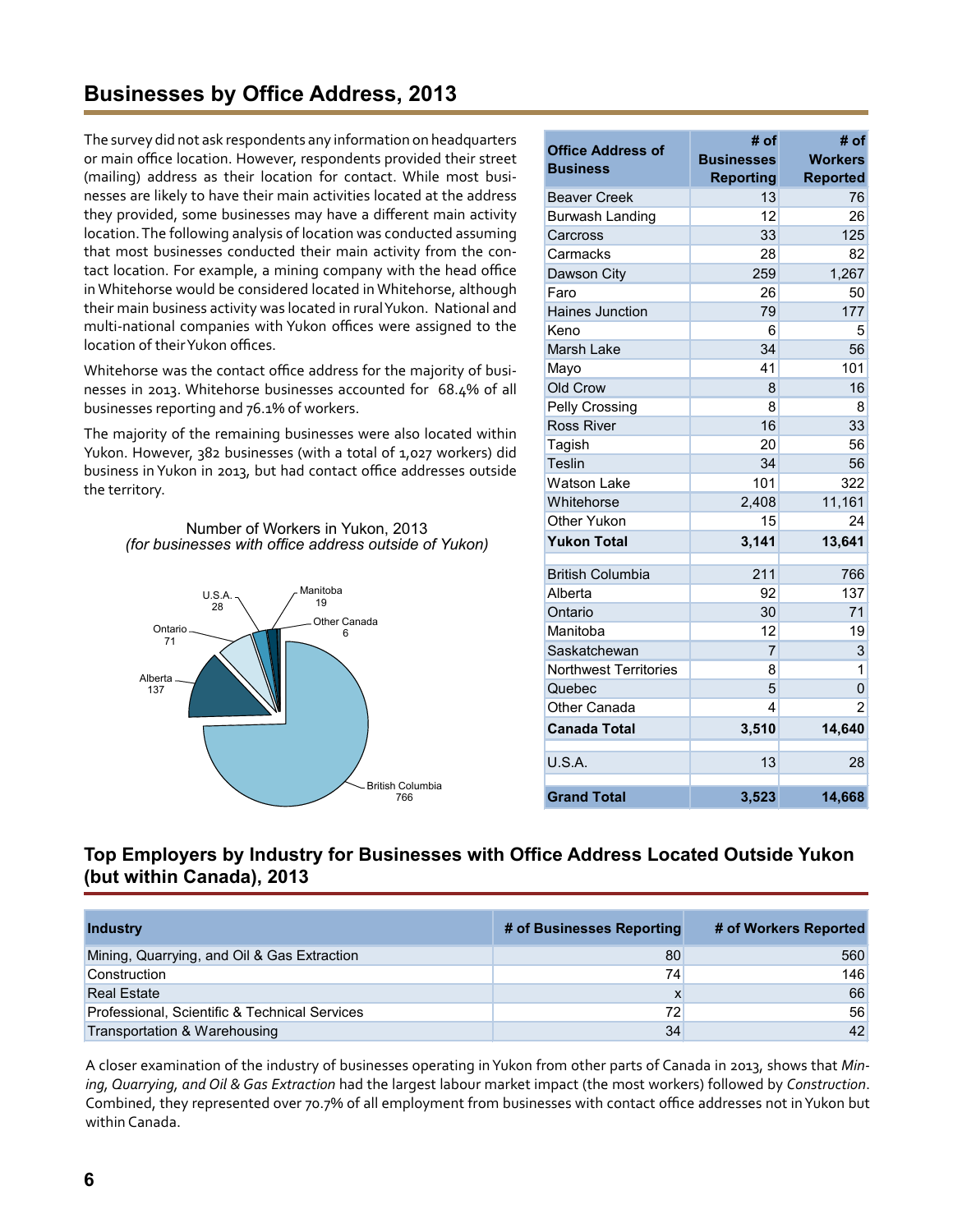#### <span id="page-6-0"></span>**Ownership Type**

| <b>Type of Business Ownership</b> | # of Businesses<br><b>Reporting</b> | <b>Type of Ownership</b>    |
|-----------------------------------|-------------------------------------|-----------------------------|
| Sole Proprietorship               | 1,972                               | <b>First Nation</b>         |
| Partnership (2 or more owners)    | 500                                 | Development Corp.<br>0.5%   |
| Corporation                       | 869                                 | _Other Arrange<br>3.9%      |
| Owned by a Yukon First Nation     | 13                                  | Yukon First Nation_<br>0.4% |
| Owned by FN Development Corp.     | 16                                  |                             |
| Other Arrangement                 |                                     |                             |
| <b>Limited Company</b>            | 65                                  |                             |
| Limited Partnership               | 15                                  | Corporation                 |
| Undetermined                      | 56                                  | 24.8%                       |
| <b>All Types of Ownership</b>     | 3,506                               | Sole<br>Proprietor          |

The majority of Yukon businesses (56.2%) in 2013 were sole proprietorships, followed by corporations and partnerships. Businesses owned by a Yukon First Nation and Yukon First Nation Development Corporations accounted for about 0.9% of Yukon businesses.

# Male 58.9% Female 41.1% Male 65.9% Female 34.1% **Gender of Sole Proprietor Gender of Partners**

**Business Ownership by Gender**

Of those businesses reporting owner gender, males represented two-thirds (65.9%) of business ownership in sole proprietorships and 58.9% in partnerships. Females accounted for one third (34.1%) of business ownership in sole proprietorships and 41.1% in partnerships.

## Proprietorship 56.2% **Partnership** 14.3% Corporation 24.8% Yukon First Nation  $0.4%$ First Nation Development Corp. 0.5% Cther Arrangement 3.9%

**Type of Ownership**

#### **First Nation Owners**

Of the Yukon sole proprietor and partnership businesses, 7.1% of owners were identified as a citizen of a Yukon First Nation. Champagne and Aishihik First Nation had the highest number of business owners (37) followed by Tr'ondëk Hwëch'in First Nation (28) and Teslin Tlingit Council (27).

*First Nation citizenship is identified by the survey respondent.*

| <b>Business Owner</b>                              | # of Sole<br><b>Proprietors</b><br>and Partners |
|----------------------------------------------------|-------------------------------------------------|
| <b>Citizen of a Yukon First Nation?</b>            |                                                 |
| N٥                                                 | 2,775                                           |
| Yes                                                | 211                                             |
|                                                    |                                                 |
| <b>Which Yukon First Nation?</b>                   |                                                 |
| Carcross Tagish First Nation                       | 21                                              |
| Champagne and Aishihik First Nation                | 37                                              |
| Kluane First Nation                                | 13                                              |
| <b>Liard First Nation</b>                          | 19                                              |
| Little Salmon Carmacks First Nation                | 15                                              |
| Nacho Nyak Dun First Nation                        | 12                                              |
| Ross River Dene Council                            | 7                                               |
| <b>Selkirk First Nation</b>                        | 11                                              |
| <b>Teslin Tlingit Council</b>                      | 27                                              |
| Tr'ondëk Hwëch'in First Nation                     | 28                                              |
| <b>Vuntut Gwitchin First Nation</b>                | 8                                               |
| <b>White River First Nation</b>                    | 6                                               |
| Kwanlin Dun First Nation/Ta'an Kwach'an<br>Council | 7                                               |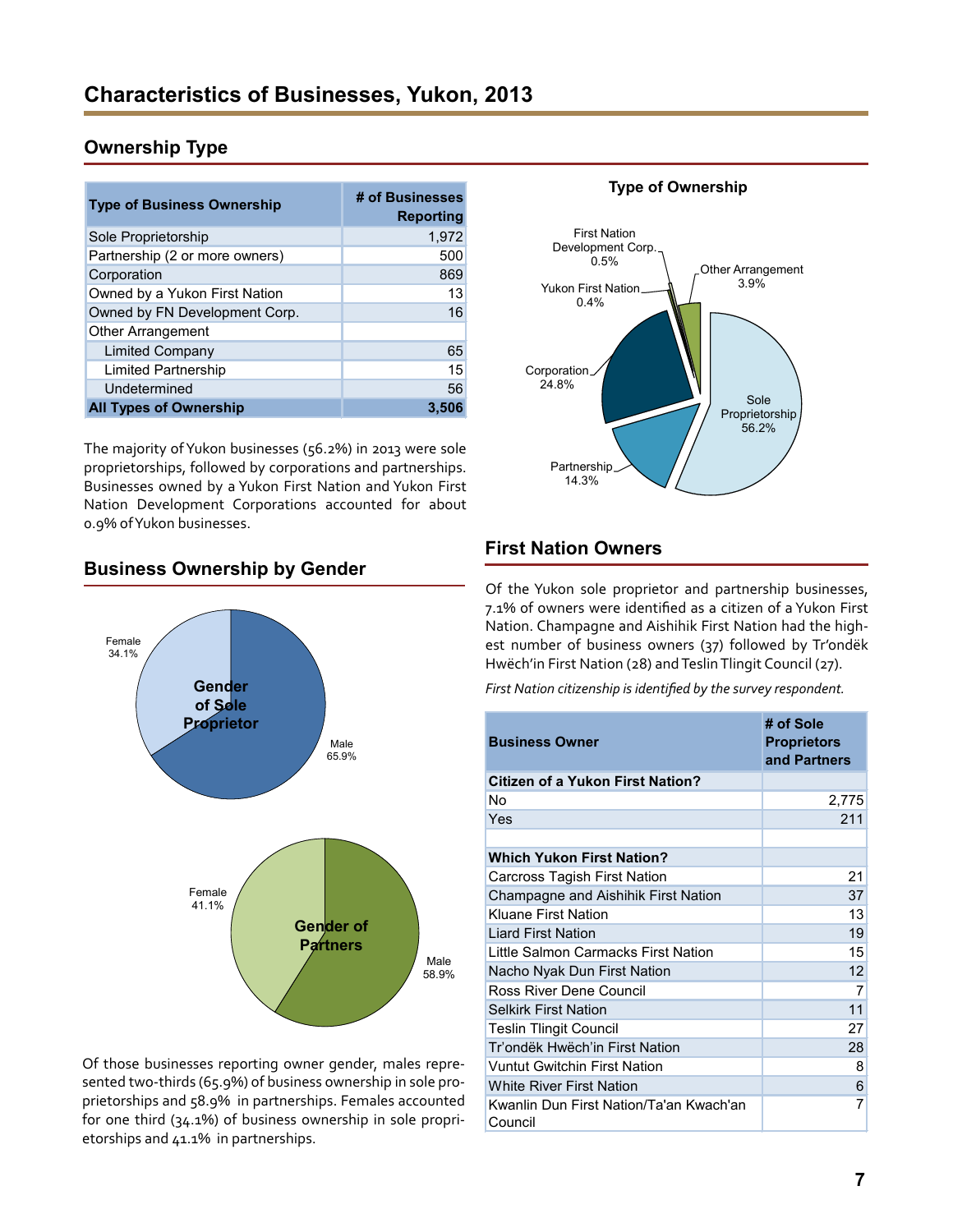## <span id="page-7-0"></span>**Businesses With Exports, Yukon, 2013**

In 2013, 436 businesses (12.4%) reported exporting products or services from Yukon at the time of survey. Businesses in the *Professional, Scientific & Technical Services* industry accounted for just over one-quarter (26.4%) of all businesses that reported exports. *Information and Cultural Industries* had the highest proportion of exporters at 45.3% (24 of 53 businesses).

| Industry                                                                           | <b>Business Does</b><br><b>Export</b> | <b>Business Does</b><br><b>Not Export</b> | % of Businesses<br><b>That Export</b> |
|------------------------------------------------------------------------------------|---------------------------------------|-------------------------------------------|---------------------------------------|
|                                                                                    | -# of Businesses-------------         |                                           | $\frac{0}{0}$                         |
| Agriculture, Forestry, Fishing & Hunting                                           | 64                                    | 111                                       | 36.6%                                 |
| Mining, Quarrying, and Oil & Gas Extraction                                        | 25                                    | 173                                       | 12.6%                                 |
| Utilities; Manufacturing                                                           | 33                                    | 95                                        | 25.8%                                 |
| Construction                                                                       | 21                                    | 575                                       | 3.5%                                  |
| <b>Wholesale Trade</b>                                                             | 17                                    | 55                                        | 23.6%                                 |
| <b>Retail Trade</b>                                                                | 32                                    | 241                                       | 11.7%                                 |
| Transportation & Warehousing                                                       | 16                                    | 144                                       | 10.0%                                 |
| Information & Cultural Industries                                                  | 24                                    | 29                                        | 45.3%                                 |
| Finance & Insurance                                                                | x                                     | 35                                        | x                                     |
| <b>Real Estate</b>                                                                 | X                                     | 120                                       | X                                     |
| Rental & Leasing Services                                                          | 5                                     | 32                                        | 13.5%                                 |
| Professional, Scientific & Technical Services                                      | 115                                   | 477                                       | 19.4%                                 |
| Management Of Companies & Enterprises; Administrative &<br><b>Support Services</b> | 13                                    | 249                                       | 5.0%                                  |
| Waste Management & Remediation Services                                            | $\mathbf{x}$                          | 23                                        | X                                     |
| <b>Educational Services</b>                                                        | 8                                     | 67                                        | 10.7%                                 |
| Health Care & Social Assistance                                                    | 11                                    | 168                                       | 6.1%                                  |
| Arts, Entertainment & Recreation                                                   | 26                                    | 86                                        | 23.2%                                 |
| Accommodation & Food Services                                                      | X                                     | 222                                       | $\boldsymbol{\mathsf{x}}$             |
| <b>Other Services</b>                                                              | 15                                    | 174                                       | 7.9%                                  |
| <b>All Industries</b>                                                              | 436                                   | 3,076                                     | 12.4%                                 |

British Columbia was the number one Canadian primary export destination\* for 219 businesses that reported exports in 2013. The United States was the primary export destination for 108 businesses, of which 52 reported exports to Alaska. There were 47 businesses that exported mainly to other international destinations (not including the United States). A wide range of products and services were exported including: fur, gold, handmade items, artwork, music, consulting services, construction services and supplies, etc.



#### Primary Destination\* of Exported Products and Services by Number of Businesses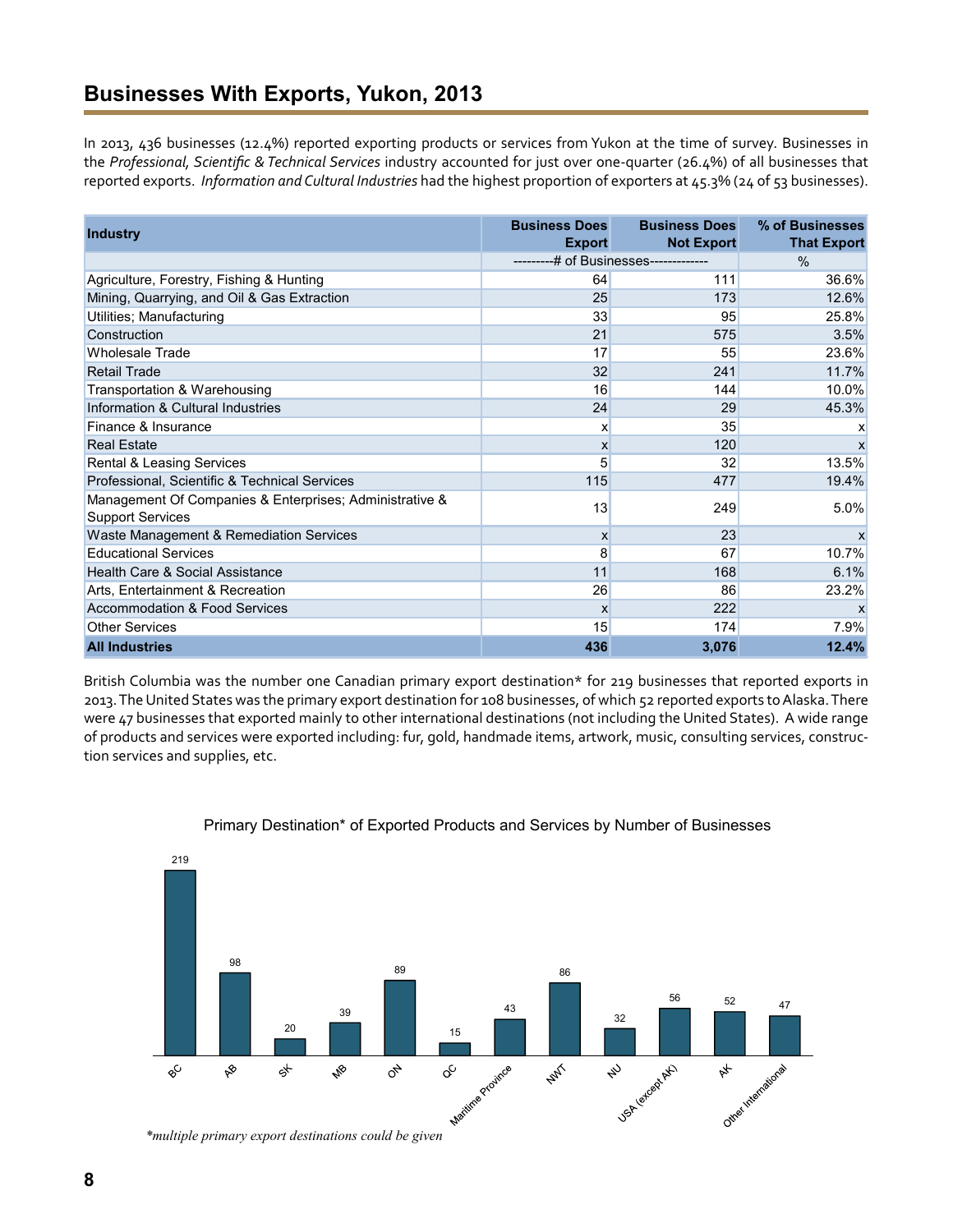## <span id="page-8-0"></span>**Gross Revenues, Yukon, 2012**

| Which of the following broad ranges best       |              | $$50,000 -$  |                    | $$100,000 - $550,000 -$ |                 |              | <b>Average</b> |
|------------------------------------------------|--------------|--------------|--------------------|-------------------------|-----------------|--------------|----------------|
| describes the 2012 gross revenues?             | $<$ \$50,000 | \$99,999     | \$549,999          | \$999,999               | \$1M-\$5M       | > \$5M       | Revenue*       |
|                                                |              |              | # of businesses -- |                         | --------------- |              | $($ \$)        |
| Agriculture, Forestry, Fishing and Hunting     | 147          | 9            | 7                  | x                       | $\mathsf{x}$    | 0            | \$50,674       |
| Mining, Quarrying, and Oil & Gas Extraction    | 78           | 19           | 39                 | 14                      | 23              | 6            | \$2,608,011    |
| Utilities: Manufacturing                       | 64           | 14           | 23                 | 5                       | 10              | X            | \$6,896,875    |
| Construction                                   | 196          | 121          | 166                | 26                      | 35              | $\mathsf{x}$ | \$381,727      |
| <b>Wholesale Trade</b>                         | 18           | 5            | 11                 | 6                       | 16              | 6            | \$463,514      |
| <b>Retail Trade</b>                            | 82           | 20           | 51                 | 25                      | 50              | 13           | \$2,416,314    |
| Transportation & Warehousing                   | 37           | 29           | 38                 | 12                      | 14              | X            | \$1,574,177    |
| Information & Cultural Industries              | 31           |              | X                  | $\mathsf{x}$            | $\mathsf{x}$    | $\mathsf{x}$ | \$952,444      |
| Finance & Insurance                            | 8            | x            | 11                 | x                       | X               | 0            | \$1,400,510    |
| <b>Real Estate</b>                             | 31           | 25           | 41                 | 8                       | 5               | $\mathsf{x}$ | \$2,246,875    |
| Rental and Leasing Services                    | 12           | x            | 10                 | X                       | x               | X            | \$375,434      |
| Professional, Scientific, & Technical Services | 260          | 114          | 137                | 21                      | 17              | X            | \$186,320      |
| Management of Companies & Enterprises;         |              |              |                    |                         |                 |              |                |
| Administrative & Support Services              | 129          | 48           | 46                 | 9                       | 8               | 0            | \$290,306      |
| Waste Mgmnt & Remediation Services             | 11           | $\mathsf{x}$ | 9                  | $\mathsf{x}$            | $\Omega$        | $\Omega$     | \$167,489      |
| <b>Educational Services</b>                    | 58           | 6            | x                  | x                       | 0               | 0            | \$46,429       |
| Health Care & Social Assistance                | 85           | 31           | 36                 | x                       | $\mathsf{x}$    | $\Omega$     | \$122,706      |
| Arts, Entertainment & Recreation               | 68           | 16           | 18                 | x                       | x               | 0            | \$150,000      |
| Accommodation & Food Services                  | 63           | 26           | 55                 | 27                      | 24              | $\mathsf{x}$ | \$565,892      |
| <b>Other Services</b>                          | 97           | 28           | 43                 | 11                      | $\Omega$        | X            | \$200,702      |
| <b>All Industries</b>                          | 1,475        | 528          | 749                | 185                     | 218             | 45           | \$616,571      |

*\*Average revenue is calculated with non-response adjustment*

Of the responding Yukon businesses (8.2% of businesses did not respond to this question), 45.6% reported gross revenues below \$50,000 for the previous year (2012). The vast majority (80.2%) in this revenue range were home-based businesses. Of Yukon businesses that reported gross revenues in 2012 of more than \$50,000 (54.4% of responding businesses), 54.1% were non-home-based businesses.

Of all Yukon businesses, 301, or 9.3%, reported revenues in 2012 greater than one million dollars. (Note that 38 businesses did not provide revenues to the nearest million when asked to specify, accounting for the discrepancy between the table above and the figures noted both here and the chart below).

*Professional, Scientific, and Technical Services* reported the most businesses (260) under the \$50,000 threshold in 2012. *Retail Trade* sector had the most businesses (63) reporting revenues greater than \$1,000,000. *Construction* was second, reporting more than 35 businesses with revenues in excess of \$1,000,000.

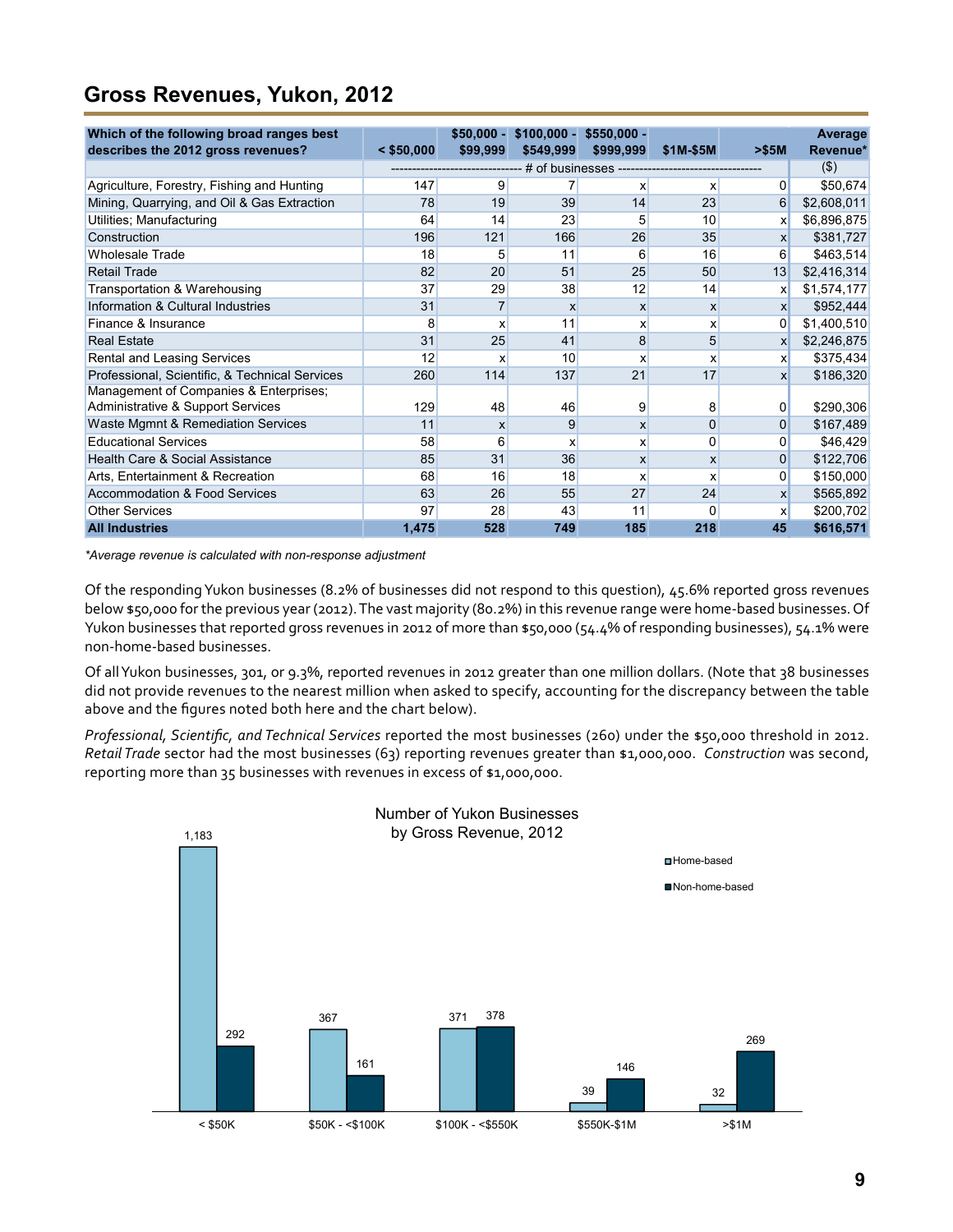## <span id="page-9-0"></span>**GDP Attributable to Tourism, Construction and Mining**

*To estimate the impact of tourism, construction and mining on Yukon's Gross Domestic Product (GDP), businesses were asked to approximate the percentage of 2012 gross revenues derived from these three sectors (see the note below).*

#### **Revenue and GDP Attributable to Tourism**

Yukon businesses attributed \$249.5 million of their gross revenue in 2012 to tourism. The industry with the highest reported tourism-related gross revenue was *Retail Trade.* Of the total gross revenue (\$671.9 million) of *Retail Trade*, \$77.4 million, or 11.5%, was reported to be from tourism. The industry with the second-highest reported tourism-related gross revenue was *Accommodation and Food Services.* The total gross revenue of *Accommodation and Food Services* in 2012 was \$130.8 million, of which \$50.5 million, or 38.6%, was attributed to tourism.

Based on the revenues from tourism reported by Yukon businesses, the total GDP attributable to tourism was \$113.8 million in 2012. The industry with the largest contribution to tourism GDP was *Accommodation and Food Services* at \$26.0 million, followed by *Transportation and Warehousing* at \$18.3 million.Tourism GDP accounted for 4.3% of Statistics Canada's estimates of Yukon's total GDP in 2012 *(expenditure-based, current dollar GDP)*.



#### **Note on the Methodology Used to Calculate GDP Attributable to Tourism, Construction and Mining**

Businesses were placed in industry categories according to what the respondents felt was the most important business activity. This may not always correspond to the activity which generated the most revenue for the business. The concept of revenue coming from "construction" or "mining" is less clear than the concept of revenue coming from "tourism," which means that the likelihood of bias or error due to respondent confusion may be a greater concern in the former than in the latter. There was likely some underreporting of revenues attributed to construction within the construction industry and revenue attributed to mining within the mining industry. We therefore made the assumption that all revenues reported by businesses coded as *Construction* businesses as per the North American Industry Classification System (NAICS), were attributed to construction, and we adjusted our calculations accordingly. We followed the same strategy for mining.

Note that these statistics represent "perceived Yukon GDP attributed to tourism, mining, and construction" since these calculations are entirely dependent on the business owner's perception of the percent of their revenue attributed to each of these sectors of the Yukon economy. Although some businesses may be able to calculate this value with precision, many businesses may have reported this value as an approximation or based on subjective impression.

The perceived contribution of tourism, mining and construction to Yukon GDP was calculated by multiplying the total revenues within each industry category with the ratio of Statistics Canada's current dollar GDP for industry category over the gross output for the same industry category in 2010, the most recent year for which we have these data. In the case of retail and wholesale trade, we used Statistics Canada's estimates of *Retail* and *Wholesale Trade* figures in the place of Gross Output in our calculations. For the *Real Estate and Rental and Leasing* industry, we excluded Statistics Canada's estimates of GDP attributed to owner-occupied housing from our calculations, since these values were not reflected in our business survey. Estimates of the proportion of Yukon GDP attributed to mining, tourism and construction does not include the amount of GDP within the public sector that is attributed to mining, tourism and construction. Nonresponse adjustments were conducted within each industry category to account for businesses who did not respond fully to the survey questions regarding their gross revenues or percentage of their revenue attributed to tourism, mining, or construction.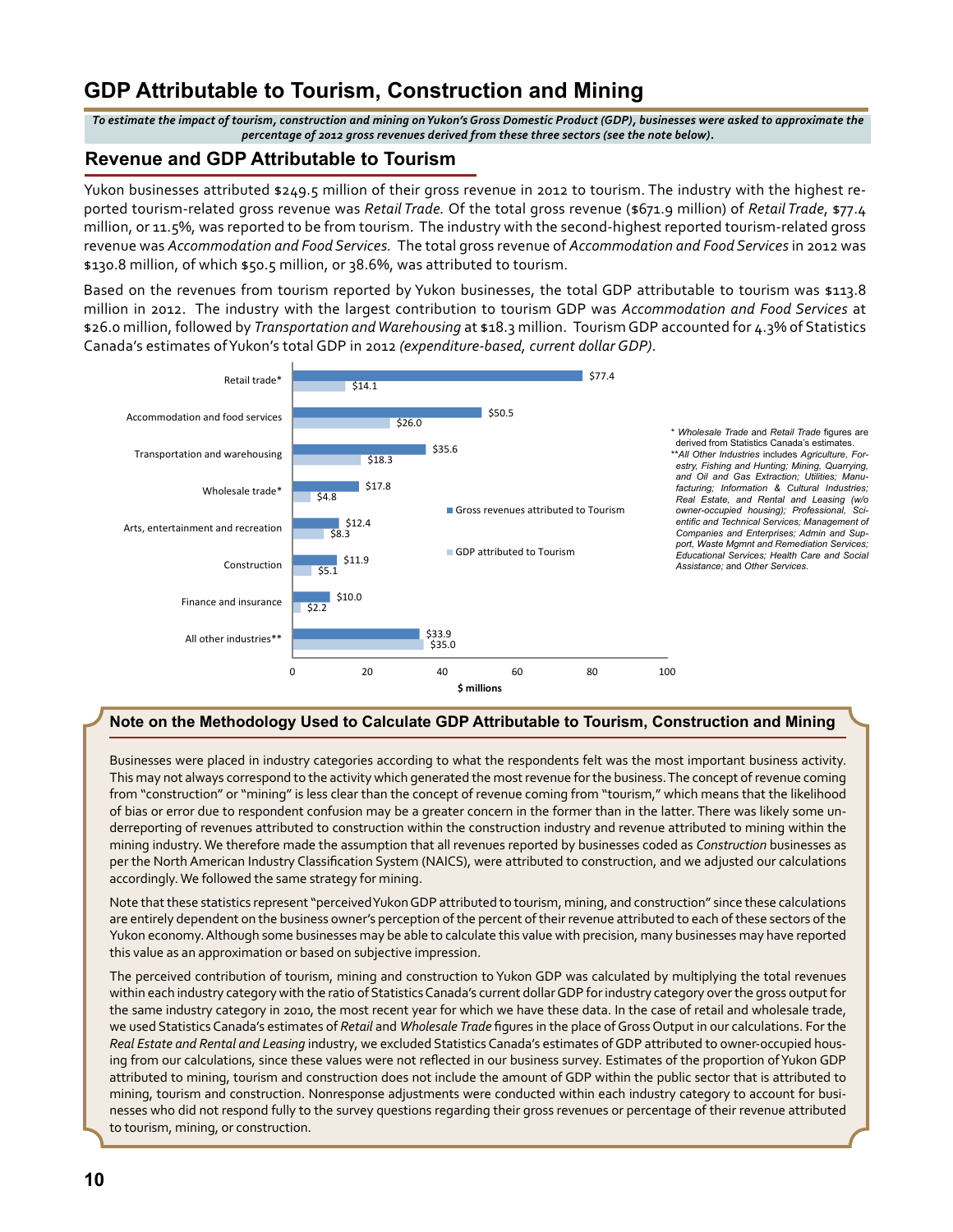#### **Revenue and GDP Attributable to Construction**

*Construction* companies reported \$255.8 million in revenues for 2012. Gross revenues attributed to construction by all Yukon businesses, including *Construction* businesses, totalled \$407.6 million dollars in 2012.

The industry with the highest revenue attributed to construction, besides the *Construction* industry itself (\$218.8 million), was *Retail Trade.* The total gross revenue of *Retail Trade* in 2012 totalled \$671.9 million, of which \$51.3 million, or 7.6%, was attributed to construction.

Based on construction-related revenues reported by all Yukon businesses, the total GDP attributable to construction was \$183.9 million in 2012. The industry with the largest contribution to construction GDP, besides the *Construction* industry itself (\$93.4 million), was *Real Estate and Rental and Leasing* at \$13.7 million. Construction GDP accounted for 7.0% of Statistics Canada's estimates of Yukon's total GDP in 2012 *(expenditure-based, current dollar GDP)*.



#### **Revenue and GDP Attributable to Mining**

*Mining, Quarrying, and Oil and Gas Extraction* businesses reported \$497.1 million in revenues, accounting for nearly 20% of all Yukon's business gross revenue in 2012. Attribution of gross revenue to mining by all Yukon businesses including *Mining and oil and gas extraction* businesses totalled \$766.1 million dollars in 2012.

The industry with the highest revenue attributed to mining, besides the *Mining, Quarrying, and Oil and Gas Extraction* industry itself (\$481.9 million), was *Wholesale Trade.* The total gross revenue of *Wholesale Trade* in 2012 totalled \$151.4 million, of which \$73.1 million, or 48.3%, was attributed to mining.

Based on mining-related revenues reported by all Yukon businesses, the total GDP attributable to mining was \$495.0 million in 2012. The industry with the largest contribution to mining GDP, besides the *Mining, Quarrying, and Oil and Gas Extraction* industry itself (\$362.8 million), was *Transportation and Warehousing* at \$26.2 million. Mining GDP accounted for 18.8% of Statistics Canada's estimates of Yukon's total GDP in 2012 *(expenditure-based, current dollar GDP)*.



\* *Wholesale Trade* and *Retail Trade* figures are

derived from Statistics Canada's estimates. \*\**All Other Industries* includes *Agriculture, Forestry, Fishing and Hunting; Utilities; Information & Cultural Industries; Finance and Insurance; Real Estate, Rental and Leasing (w/o owneroccupied housing); Management of Companies and Enterprises; Admin and Support, Waste Mgmnt and Remediation Services; Educational Services; Health Care and Social Assistance; Arts, Entertainment and Recreation;* and *Other Services.*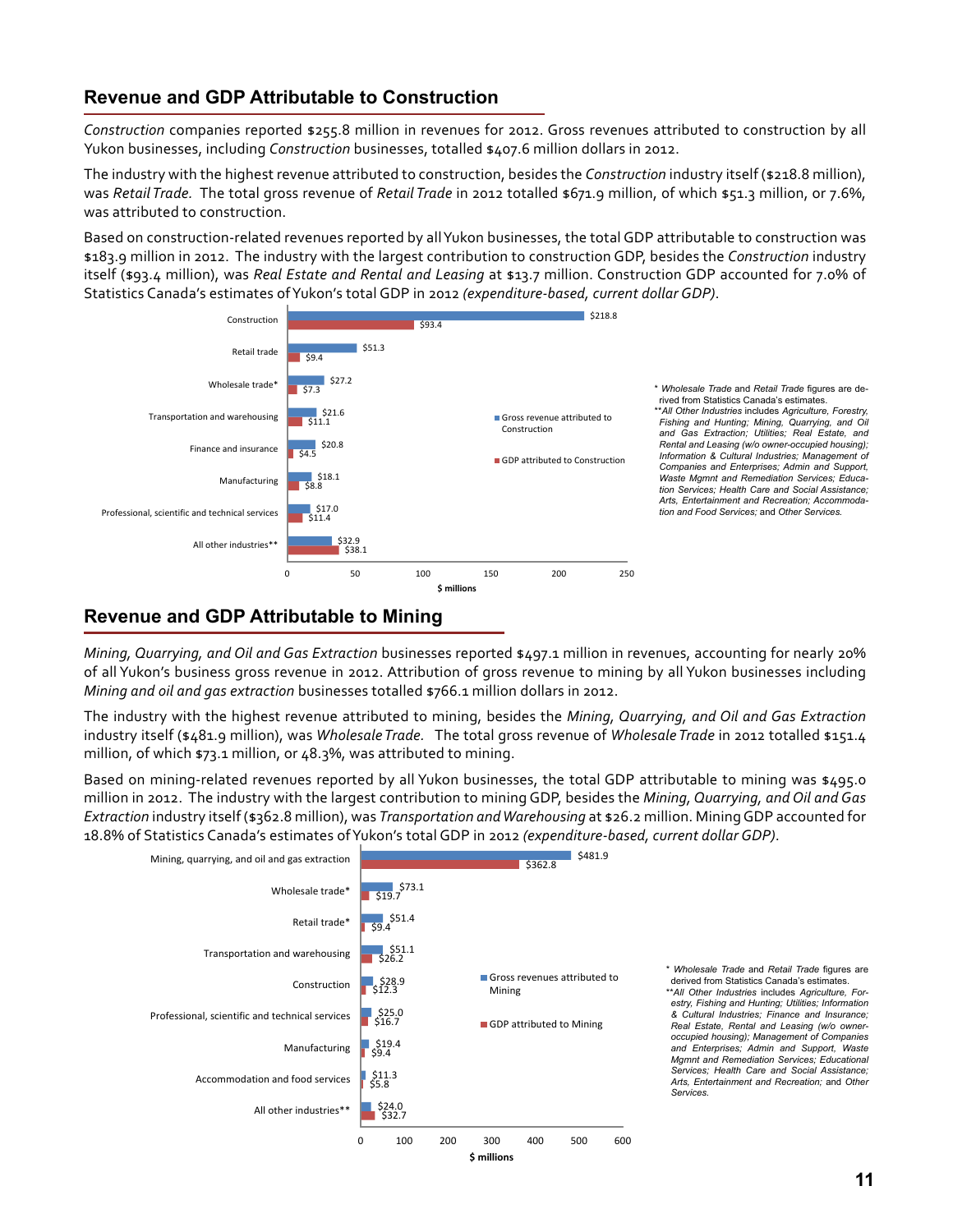## <span id="page-11-0"></span>**Age of Businesses, Yukon, 2013**

Business owners were asked how long their business had been operating in Yukon. About half (46.9%) of those businesses reported operating for more than 10 years, and 6.0% of businesses reported operating for less than 1 year. *Agriculture, Forestry, Fishing and Hunting* businesses represented the highest percentage (63.6%) of those in operation for over 10 years. *Construction* (41) and *Professional, Scientific and Technical Services* (43) made up 39.4% of businesses operating less than 1 year. The majority (54.3%) of non-home-based businesses had been in operation for more than 10 years, while 41.8% of home-based businesses had been in operation for more than 10 years.



### **Seasonal Businesses, Yukon, 2013**

In 2013, 18.4% of Yukon businesses (648) reported that they were "seasonal" businesses, meaning that they only operated during a specific time of the year. The following graph indicates that the number of seasonal businesses in operation was dramatically higher in summer, peaking in August. During the winter months, the number of seasonal businesses decreased substantially and were roughly a third of the number in operation in summer. The industry sector with the highest number of seasonal businesses in August was the *Mining, Quarrying, and Oil and Gas Extraction* industry which had 109 businesses. In January, the majority of seasonal businesses operating were in the *Agriculture, Forestry, Fishing and Hunting* industry (e.g. trappers) which had 101 businesses.





## **Businesses With Websites, Yukon, 2013**

Almost one in three (32.5%), or 1,140 businesses had websites in 2013. Of these, 407 were home-based businesses while 733 were non-home-based businesses. The percentage of total businesses with a website has been increasing over time; 23.8% had a website in 2008; 24.4% in 2009; 29.1% in 2010; and 32.5% in 2013.

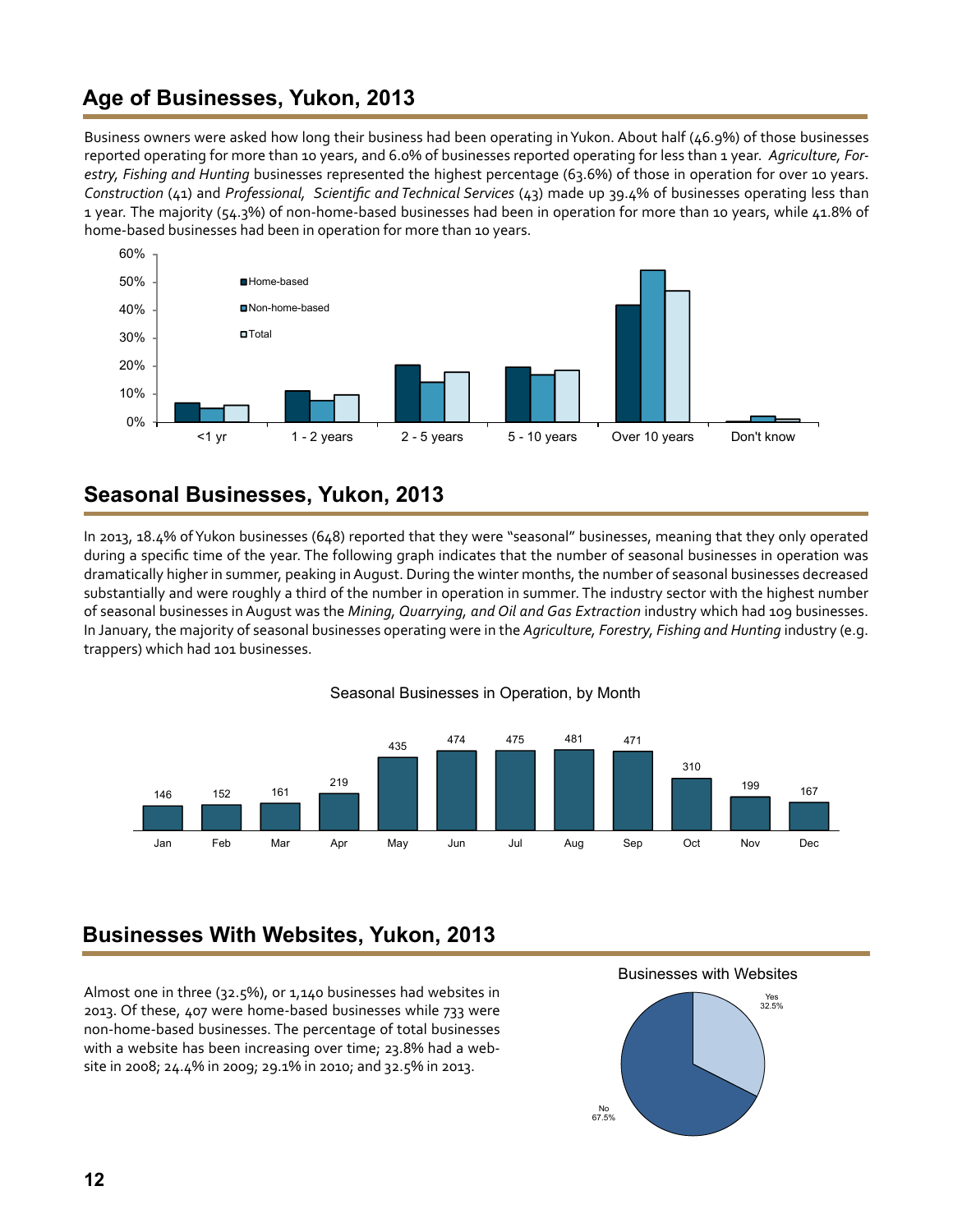## <span id="page-12-0"></span>**Labour Market Demand: New Employees (in the Six Month Period Prior to Survey)**

With Yukon's low unemployment rate over the last several years, the issue of labour demand once again was prominent. As in the previous four business surveys, all businesses in the 2013 survey were asked questions on staffing issues. Since the labour demand issues vary widely between home-based and non-home-based businesses, the following analysis shows labour market demand characteristics for the two types of businesses separately.

#### **Vacancies**

Of the total businesses responding to the question of job vacancies in the six month period prior to the survey, 668 (19.0%) said that they did have vacancies; however this percentage was unevenly distributed between home-based businesses (7.1%) and non-home-based (36.1%).

#### **New Employees Hired - Number and Origin**

Responding Yukon businesses hired 2,837 employees in the six month period prior to the survey.

Of the home-based businesses with vacancies, 121 (84.0%) were able to hire in the previous six months. These businesses hired a total of 377 employees; 71.1% of the home-based businesses hired three or less employees.

Of the non-home-based businesses with vacancies, 450 (89.6%) were able to hire in the previous six months. These businesses hired 2,460 employees. Most non-home-based businesses (61.3%) hired three or less new employees.

These new employees mainly came from within Canada: 73.7% were Yukon residents; 21.9% were hired from outside Yukon. The remaining 4.4% of new hires came from outside Canada. These percentages were the same for both home-based and non-home-based businesses.

#### **Reasons for New Employees Hired**

The largest group of these new employees (42.8%) were hired because the previous employees had left or had reduced their work hours. The next most stated reason (27.4%) was business growth or expansion. The third most common reason stated (26.3%) was to fill seasonal positions. "Other" reasons accounted for the remaining 3.5%.



*\* multiple reasons could be given.*









Of all businesses, the *Accommodation and Food Services* industry hired the most new employees overall (801), followed by *Retail Trade* (406), and *Construction* (400). *Information and Cultural Industries* hired the most employees per responding business at 9.5 employees per business.

The *Construction* industry led the hiring in home-based businesses, while *Accommodation and Food Services* hired the most among the non-home-based businesses.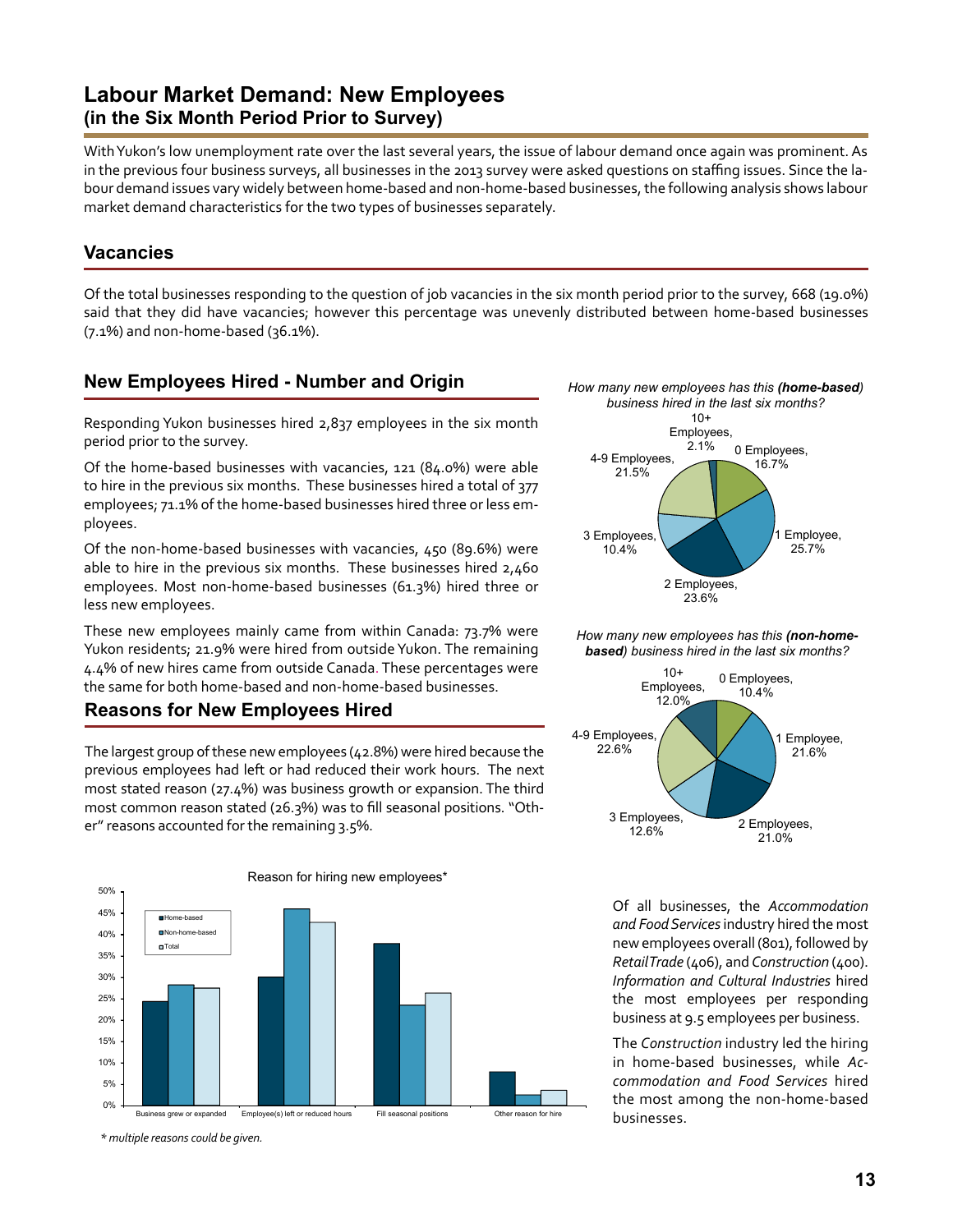### <span id="page-13-0"></span>**Labour Market Demand: Difficulty Finding Staff (in the Six Month Period Prior to Survey)**

Of businesses that had vacancies in the six month period prior to the survey, 58.7% said they had difficulty finding staff.

Most responses (88.4%) indicated difficulty recruiting from Yukon, no responses indicated difficulty recruiting Canadian residents from outside Yukon, and 11.6% indicated difficulty recruiting employees from outside of Canada.

The above percentages were very similar for both home-based and non-home-based businesses.

#### **Problems Finding Experienced/Skilled Staff**

| Why are experienced/skilled staff hard to find?         | # of<br>responses* | % of total<br>responses |
|---------------------------------------------------------|--------------------|-------------------------|
| Lack of educated/trained workers                        | 143                | 38.8%                   |
| Many people are unmotivated to work                     | 38                 | 10.3%                   |
| Specialized/unique field of work                        | 34                 | 9.2%                    |
| "Don't know"; there's been no response to advertisement | 27                 | 7.3%                    |
| Can't afford qualified staff                            | 24                 | 6.5%                    |
| They are working elsewhere                              | 21                 | 5.7%                    |
| Too small of population in Yukon                        | 17                 | 4.6%                    |
| Not willing to move to Yukon                            | 13                 | 3.5%                    |
| Work hours unattractive/Seasonality of employment       | 12                 | 3.3%                    |
| Other                                                   | 40                 | 10.8%                   |
| <b>Total responses</b>                                  | 369                | 100.0%                  |

*\* multiple responses could be given.*

#### **Response to Labour Market Shortage**

Recognizing the difficulties in finding and hiring new/qualified staff, businesses often tried different tactics to retain their existing staff as well as attracting new staff. About half (46.1%) of businesses responded that owners/operators/managers extended his or her own work hours, 35.3% of employers raised staff wages, and 28.1% of businesses did not take any steps.

'Other' steps taken included providing benefits to current staff in the form of advertising, training and apprenticeships, accommodations and other benefits. A number of businesses hired staff from outside of Yukon, including foreign workers and accessing the Nominee Program.



No , 41.3%



Of the businesses reporting difficulties finding staff, 95.6% said it was difficult to find experienced or skilled staff. A variety of reasons were given. The top two were: (i) lack of educated/ trained workers (including tradespeople), and (ii) people's lack of motivation to work.

The 'Other' category included responses such as: work was in the service industry; workers were unreliable; isolated workplace; many workers had criminal records; and could not compete with government wages.

*Besides trying to recruit more staff, what steps has this business taken in response to labour shortages in the last six months?*

| <b>Responses to labour shortage</b>                                | $%$ of<br>businesses | % of total<br>responses* |
|--------------------------------------------------------------------|----------------------|--------------------------|
| Business owner/operator/manager extended his/her own<br>work hours | 46.1%                | 25.2%                    |
| Raised staff wages                                                 | 35.3%                | 19.3%                    |
| No steps have been taken                                           | 28.1%                | 15.4%                    |
| Extended hours of existing employees                               | 23.6%                | 12.9%                    |
| Computerized or mechanized some operations                         | 13.6%                | 7.4%                     |
| Reduced operating hours                                            | 10.7%                | 5.9%                     |
| Other                                                              | 25.1%                | 13.8%                    |

*\*multiple responses could be given.*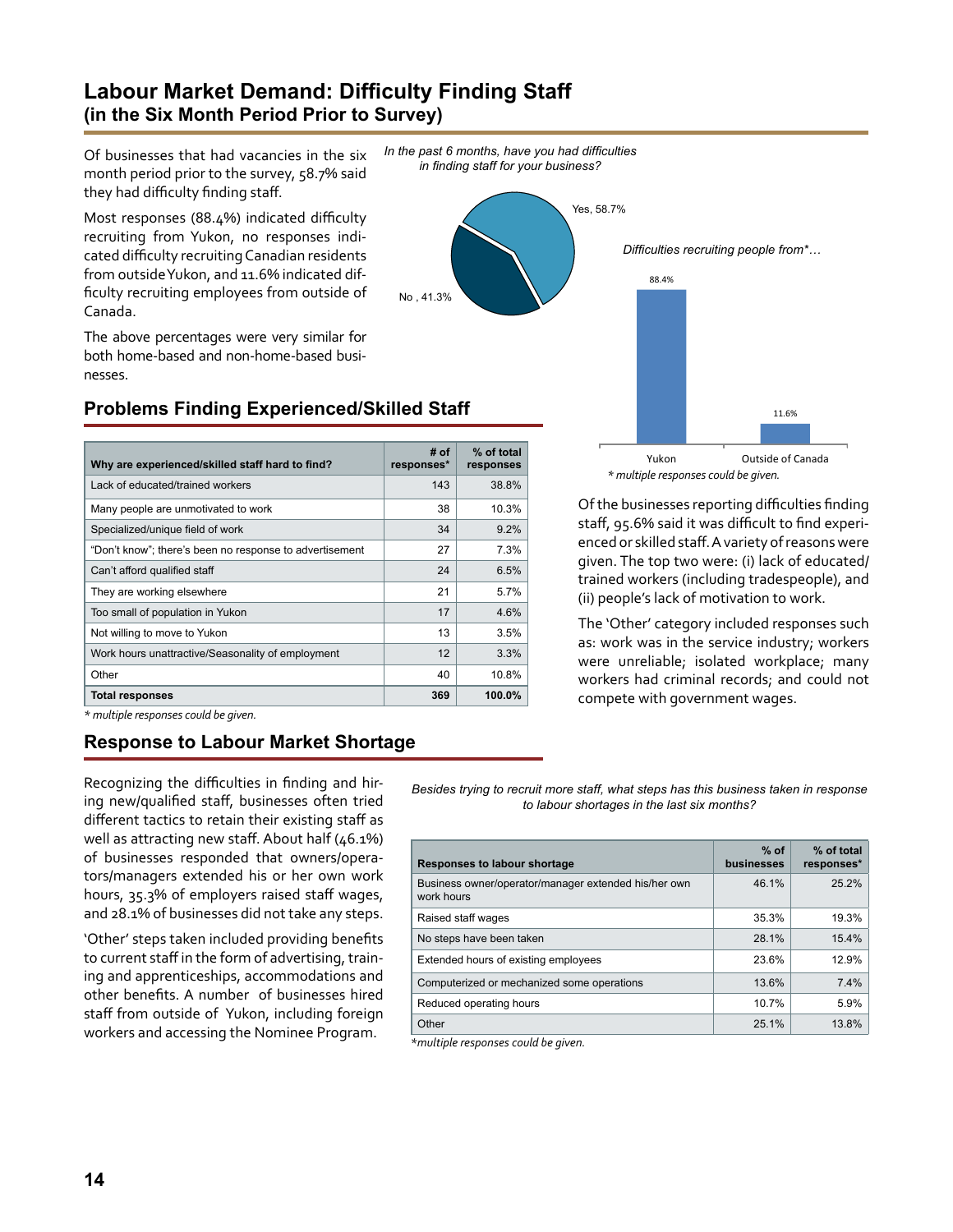## <span id="page-14-0"></span>**Labour Market Demand: Current Vacancies**

10+ Of the 668 businesses indicating vacancies in the six month period prior to the survey, 259 reported **current** vacancies (49 home-based and 210 non-home-based) at the time of the survey. Just under three-quarters (72.5%) of these businesses needed one or two new employees.



Of those 259 businesses reporting current vacancies, the number of vacant positions totalled 674. The largest number of vacancies (205) were in *Trades, Transport and Equipment Operators and Related Occupations* (eg. contractors and supervisors in trades, carpenters, plumbers, electricians, drywallers, machinists, sheet metal workers, etc*.).*

The occupation category for the second highest number of vacancies (201) was *Sales and Service Occupations* (eg. sales and service representatives, tour guides, hostesses, correctional service officers, teachers' assistants, chefs, bakers, etc.).

| Occupation of Current Vacancy*                                                                             | <b>Number of vacancies</b> |
|------------------------------------------------------------------------------------------------------------|----------------------------|
| <b>Management Occupations</b>                                                                              |                            |
| Senior management occupations                                                                              | $\mathbf 1$                |
| Specialized middle management occupations                                                                  | 12 <sup>2</sup>            |
| Middle management occupations in retail and wholesale trade and customer services; Middle management       |                            |
| occupations in trades, transportation, production and utilities                                            | 10                         |
| Business, finance and administration occupations                                                           |                            |
| Professional occupations in business and finance                                                           | 8                          |
| Administrative and financial supervisors and administrative occupations; Finance, insurance and related    |                            |
| business administrative occupations                                                                        | 15                         |
| Office support occupations                                                                                 | 11                         |
| Distribution, tracking and scheduling co-ordination occupations                                            | 10                         |
| Natural and applied sciences and related occupations                                                       |                            |
| Professional occupations in natural and applied sciences                                                   | 20                         |
| Technical occupations related to natural and applied sciences                                              | 48                         |
| <b>Health occupations</b>                                                                                  |                            |
| Professional occupations in health (except nursing); Technical occupations in health                       | 6                          |
| Occupations in education, law and social, community and government services                                |                            |
| Professional occupations in education services; Professional occupations in law and social, community and  |                            |
| government services; Care providers and educational, legal and public protection support occupations       | 3                          |
| Paraprofessional occupations in legal, social, community and education services                            | $\overline{9}$             |
| Occupations in art, culture, recreation and sport                                                          |                            |
| Professional occupations in art and culture; Technical occupations in art, culture, recreation, sport      | $\overline{5}$             |
| Sales and service occupations                                                                              |                            |
| Retail sales supervisors and specialized sales occupations                                                 | 14                         |
| Service supervisors and specialized service occupations                                                    | 47                         |
| Sales representatives and salespersons - wholesale and retail trade                                        | 26                         |
| Service representatives and other customer and personal services occupations                               | 91                         |
| Sales support occupations                                                                                  | 23                         |
| Service support and other service occupations, n.e.c.                                                      | 89                         |
| Trades, transport and equipment operators and related occupations                                          |                            |
| Industrial, electrical and construction trades                                                             | 113                        |
| Maintenance and equipment operation trades                                                                 | 42                         |
| Other installer, repairers and servicers and material handlers; Trades helpers, construction labourers and |                            |
| related occupations                                                                                        | 14                         |
| Transport and heavy equipment operation and related maintenance occupations                                | 36                         |
| Natural resources, agriculture and related production occupations                                          |                            |
| Supervisors and technical occupations in natural resources, agriculture and related production             | 5                          |
| Workers in natural resources, agriculture and related production; Harvesting, landscaping and natural      |                            |
| resources labourers                                                                                        | $\overline{8}$             |
| Occupations in manufacturing and utilities                                                                 |                            |
| Processing, manufacturing and utilities supervisors and central control operations; Processing and         |                            |
| manufacturing machine operators and related production workers                                             | 6                          |
| Assemblers in manufacturing; Labourers in processing, manufacturing and utilities                          | $\overline{2}$             |
| <b>Total Current Vacancies</b>                                                                             | 674                        |

\*Some major occupation groups were combined within respective broad occupational category.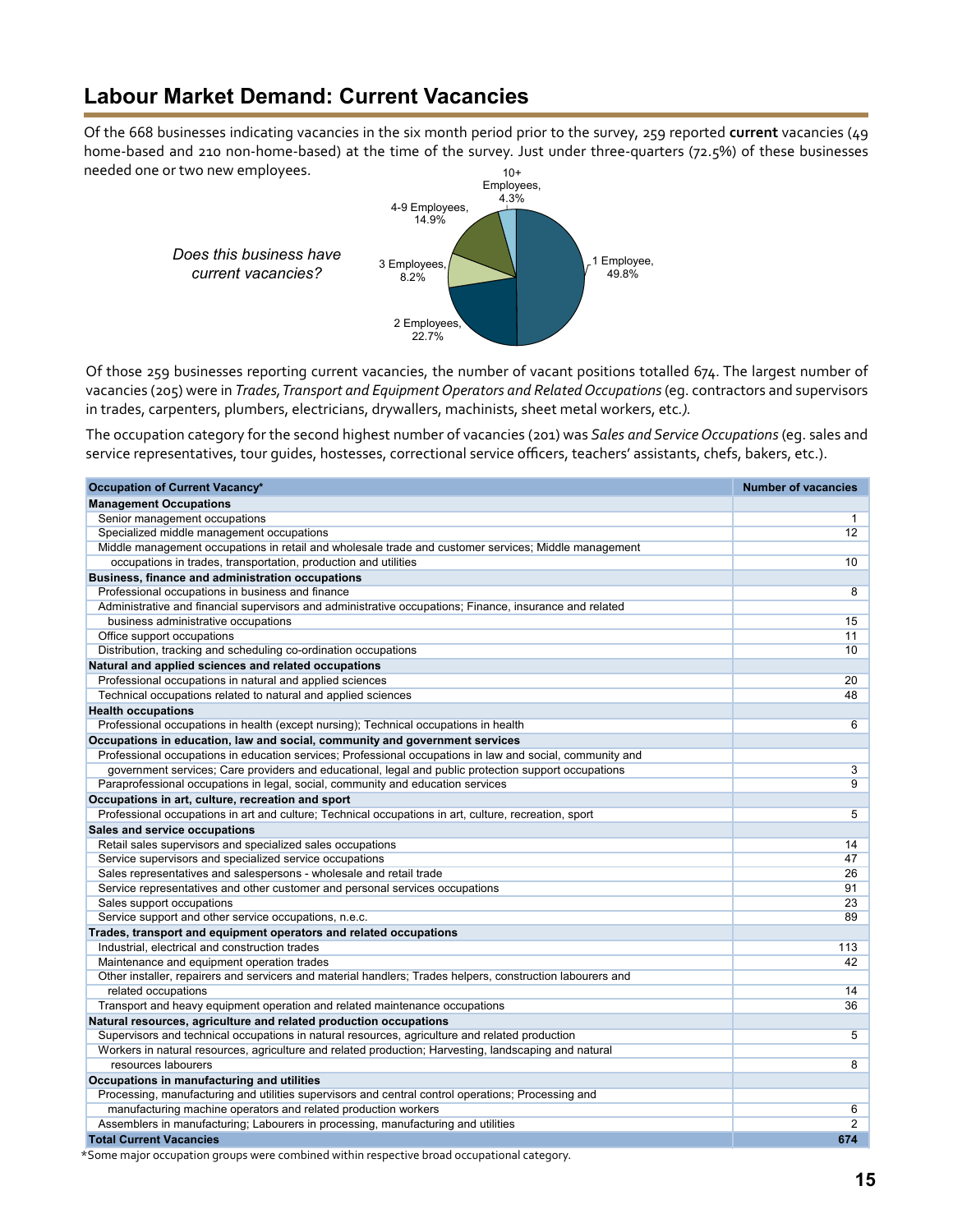*Please note: The following graph and footnote were replaced January 15, 2015*

### <span id="page-15-0"></span>**Labour Market Demand: Current Vacancies by Industry**



*\**Other Industries include: *Agriculture, Forestry, Fishing & Hunting; Utilities; Manufacturing; Waste Management & Environmental Remediation Services; Educational Services; Rental & Leasing Services; and Real Estate.* 

## **Future Activities: Expected Growth (in the Next Five Years)**

For the first time, businesses currently operating in Yukon were asked whether they expected their business to grow over the next five years. Overall, just over half (51.3%) of Yukon businesses reported that they did expect to grow over the next five years. Among home-based businesses, 44.5% reported they expected growth; 47.2% did not expect to grow; and 8.3% did not know. For non-home-based businesses, 61.2% expected growth; 31.5% did not expect to grow; and 7.2% did not know.

| <b>Industry</b>                                                          | <b>Yes</b> |       | No Don't Know                | % Yes |
|--------------------------------------------------------------------------|------------|-------|------------------------------|-------|
|                                                                          |            |       | --- number of businesses --- | %     |
| Agriculture, Forestry, Fishing and Hunting                               | 60         | 55    | 12                           | 47.2% |
| Mining, Quarrying, and Oil & Gas Extraction                              | 86         | 56    | 15                           | 54.8% |
| Utilities; Manufacturing                                                 | 71         | 39    | 11                           | 58.7% |
| Construction                                                             | 268        | 212   | 59                           | 49.7% |
| <b>Wholesale Trade</b>                                                   | 51         | 11    | $5\overline{)}$              | 76.1% |
| <b>Retail Trade</b>                                                      | 165        | 80    | 18                           | 62.7% |
| Transportation & Warehousing                                             | 69         | 67    | 9                            | 47.6% |
| Information & Cultural Industries                                        | 33         | 16    |                              | 66.0% |
| Finance & Insurance                                                      | 23         | 12    | $\overline{2}$               | 62.2% |
| <b>Real Estate</b>                                                       | 41         | 70    | 9                            | 34.2% |
| <b>Rental &amp; Leasing Services</b>                                     | 23         | 8     | 4                            | 65.7% |
| Professional, Scientific & Technical Services                            | 261        | 236   | 31                           | 49.4% |
| Management Of Companies & Enterprises; Administrative & Support Services | 101        | 126   | 16                           | 41.6% |
| Waste Management & Remediation Services                                  | 12         | 9     | 1                            | 54.5% |
| <b>Educational Services</b>                                              | 31         | 27    | 7                            | 47.7% |
| Health Care & Social Assistance                                          | 78         | 77    | 14                           | 46.2% |
| Arts, Entertainment & Recreation                                         | 62         | 40    | 8                            | 56.4% |
| <b>Accommodation &amp; Food Services</b>                                 | 116        | 85    | 16                           | 53.5% |
| <b>Other Services</b>                                                    | 86         | 76    | 13                           | 49.1% |
| <b>All Industries</b>                                                    | 1,637      | 1,302 | 251                          | 51.3% |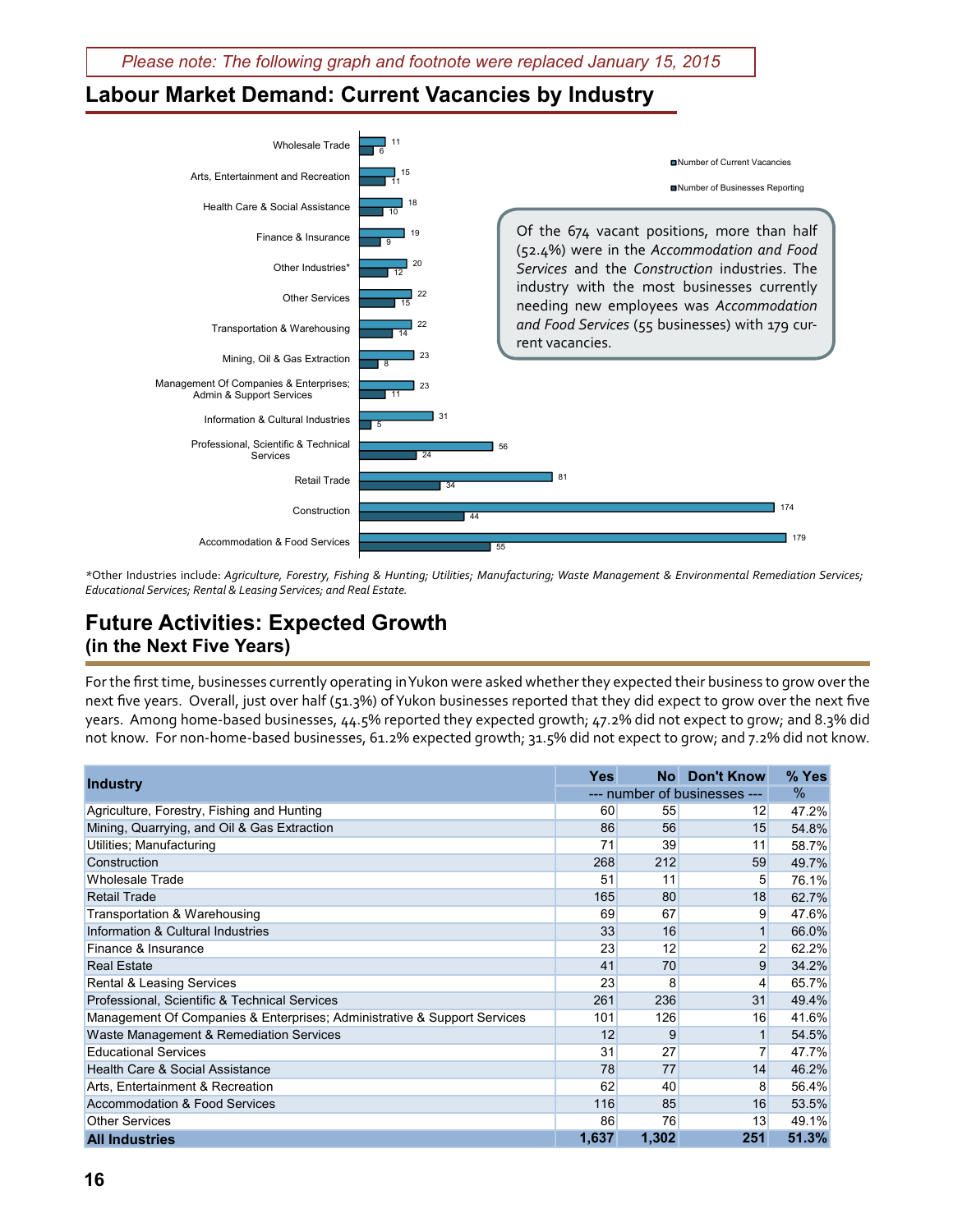## **Future Activities: Expected Revenue Growth (in the Next Five Years)**

The 51.3% of businesses that reported an expected growth over the next five years were then asked "*In terms of gross revenues, how much do you expect your business to grow per year over the next 5 years, on average?".* The majority of respondents (55.9%) estimated their business to grow between 0% and 19% per year, while only 2.3% of businesses expected to grow by 100% or more. Many businesses (22.7%) were not able to estimate how much growth per year was expected over this period.

|                                                       | Less than    |              |              |              |                                          | 100% and     | Don't       |
|-------------------------------------------------------|--------------|--------------|--------------|--------------|------------------------------------------|--------------|-------------|
| <b>Industry</b>                                       |              |              |              |              | 10% 10% -19% 20% -29% 30% -59% 60% - 99% | over         | <b>Know</b> |
| Agriculture, Forestry, Fishing and Hunting            | 26.7%        | 23.3%        | 13.3%        | X            | $0.0\%$                                  | X            | 25.0%       |
| Mining, Quarrying, and Oil & Gas Extraction           | 16.5%        | 24.7%        | 15.3%        | X            | 0.0%                                     | $\mathsf{x}$ | 31.8%       |
| Utilities; Manufacturing                              | 22.5%        | 23.9%        | 15.5%        | X            | x                                        | X            | 26.8%       |
| Construction                                          | 15.8%        | 34.6%        | 16.9%        | 6.0%         | $\mathbf{x}$                             | $\mathsf{x}$ | 21.4%       |
| <b>Wholesale Trade</b>                                | 33.3%        | 21.6%        | 15.7%        | X            | 0.0%                                     |              | 21.6%       |
| <b>Retail Trade</b>                                   | 42.4%        | 30.3%        | $\mathsf{x}$ | $\mathsf{x}$ | 0.0%                                     | $0.0\%$      | 15.8%       |
| Transportation & Warehousing                          | 30.9%        | 35.3%        | x            | X            | $0.0\%$                                  | X            | 23.5%       |
| Information & Cultural Industries                     | 30.3%        | 30.3%        | 18.2%        | 0.0%         | 0.0%                                     | 0.0%         | 21.2%       |
| Finance & Insurance                                   | 36.4%        | 45.5%        | X            | $0.0\%$      | $0.0\%$                                  | x            | 9.1%        |
| <b>Real Estate</b>                                    | 37.5%        | 42.5%        | $\mathbf{x}$ | $\mathbf{x}$ | $\boldsymbol{x}$                         | 0.0%         | 10.0%       |
| Rental & Leasing Services                             | 39.1%        | 34.8%        | X            |              | 0.0%                                     | $0.0\%$      | 17.4%       |
| Professional, Scientific & Technical Services         | 28.6%        | 28.6%        | 15.4%        | 6.2%         | X                                        | $\mathbf{x}$ | 18.5%       |
| Management Of Companies & Enterprises; Administrative |              |              |              |              |                                          |              |             |
| & Support Services                                    | 21.8%        | 27.7%        | 12.9%        | 6.9%         | $0.0\%$                                  | 0.0%         | 30.7%       |
| Waste Management & Remediation Services               | $\mathsf{x}$ | $\mathbf{x}$ | $\mathbf{x}$ | 0.0%         | $\mathbf{x}$                             | 0.0%         | 16.7%       |
| <b>Educational Services</b>                           | X            | 33.3%        | x            | X            | $0.0\%$                                  | X            | 33.3%       |
| Health Care & Social Assistance                       | 20.5%        | 21.8%        | 17.9%        | $\mathsf{x}$ | 0.0%                                     | $\mathsf{x}$ | 33.3%       |
| Arts, Entertainment & Recreation                      | 24.2%        | 30.6%        | 16.1%        | X            | 0.0%                                     | X            | 21.0%       |
| <b>Accommodation &amp; Food Services</b>              | 34.5%        | 25.9%        | 10.3%        | $\mathsf{x}$ | 0.0%                                     | $\mathsf{x}$ | 25.0%       |
| <b>Other Services</b>                                 | 23.3%        | 25.6%        | 12.8%        | 7.0%         | X                                        | X            | 26.7%       |
| <b>All Industries</b>                                 | 26.6%        | 29.3%        | 13.3%        | 5.2%         | 0.6%                                     | 2.3%         | 22.7%       |

## **Future Activities: Expected Employment Growth (FTEs) (in the Next Five Years)**

Businesses that reported an expected growth over the next five years were also asked "*In terms of number of full-time equivalent (FTEs) employees, how much do you expect your business to grow per year over the next 5 years, on average?".*  Overall, 37.3% of Yukon businesses reported that they did not expect any FTE growth; 40.6% expected needing up to 2 FTEs per year; 4.7% expected needing 3 to 10 FTEs; and 16.6% of businesses did not know if employment would grow.

|                                                                 |              | <b>Less</b>  |              |              |                  | <b>More</b>  |                  |
|-----------------------------------------------------------------|--------------|--------------|--------------|--------------|------------------|--------------|------------------|
| Industry                                                        |              | than 1       | 1 to $2$     | $3$ to $5$   | 6 to 10          | than 10      | Don't            |
|                                                                 | <b>None</b>  | <b>FTE</b>   | <b>FTEs</b>  | <b>FTEs</b>  | <b>FTEs</b>      | <b>FTEs</b>  | <b>Know</b>      |
| Agriculture, Forestry, Fishing and Hunting                      | 55.0%        | 16.7%        | 10.0%        | X            | X                | $0.0\%$      | 16.7%            |
| Mining, Quarrying, and Oil & Gas Extraction                     | 24.4%        | 11.6%        | 25.6%        | 9.3%         | $\mathsf{x}$     | $\mathsf{x}$ | 24.4%            |
| Utilities; Manufacturing                                        | 36.6%        | 23.9%        | 21.1%        | 0.0%         | $\mathsf{x}$     | $\mathsf{x}$ | 15.5%            |
| Construction                                                    | 24.6%        | 18.3%        | 30.2%        | 4.1%         | x                | x            | 18.3%            |
| <b>Wholesale Trade</b>                                          | 27.5%        | 27.5%        | 23.5%        | $\mathsf{x}$ | x                | $0.0\%$      | 13.7%            |
| <b>Retail Trade</b>                                             | 40.6%        | 20.0%        | 22.4%        | $\mathsf{x}$ | $\mathsf{x}$     | 0.0%         | 15.2%            |
| Transportation & Warehousing                                    | 26.1%        | X            | 36.2%        | $\mathsf{x}$ | 0.0%             | $0.0\%$      | 24.6%            |
| Information & Cultural Industries                               | 54.5%        | 15.2%        | $\mathsf{x}$ | $\mathsf{x}$ | 0.0%             | 0.0%         | 21.2%            |
| Finance & Insurance                                             | 34.8%        | X            | 30.4%        | 0.0%         | 0.0%             | 0.0%         | X                |
| <b>Real Estate</b>                                              | 53.7%        | 12.2%        | 12.2%        | $\mathsf{x}$ | $\boldsymbol{x}$ | 0.0%         | 14.6%            |
| Rental & Leasing Services                                       | 30.4%        | X            | 30.4%        | $0.0\%$      | 0.0%             | 0.0%         | X                |
| Professional, Scientific & Technical Services                   | 43.7%        | 18.4%        | 19.9%        | $\mathsf{x}$ | 1.9%             | $\mathsf{x}$ | 14.2%            |
| Management Of Companies & Enterprises; Administrative & Support |              |              |              |              |                  |              |                  |
| Services                                                        | 33.7%        | 13.9%        | 24.8%        | 5.0%         | X                | X            | 20.8%            |
| Waste Management & Remediation Services                         | $\mathbf{x}$ | $\mathsf{x}$ | 41.7%        | 0.0%         | 0.0%             | 0.0%         | $\boldsymbol{x}$ |
| <b>Educational Services</b>                                     | 71.0%        | 0.0%         | X            | X            | X                | $0.0\%$      | X                |
| Health Care & Social Assistance                                 | 55.1%        | 16.7%        | $\mathbf{x}$ | $\mathsf{x}$ | 0.0%             | 0.0%         | 14.1%            |
| Arts, Entertainment & Recreation                                | 48.4%        | 19.4%        | 14.5%        | $\mathsf{x}$ | x                | $0.0\%$      | 12.9%            |
| Accommodation & Food Services                                   | 27.6%        | 14.7%        | 30.2%        | $\mathsf{x}$ | $\mathsf{x}$     | 0.0%         | 16.4%            |
| <b>Other Services</b>                                           | 37.2%        | 32.6%        | $\mathsf{x}$ | $\mathsf{x}$ | 0.0%             | $0.0\%$      | 15.1%            |
| <b>All Industries</b>                                           | 37.3%        | 18.1%        | 22.5%        | 3.3%         | 1.4%             | 0.5%         | 16.6%            |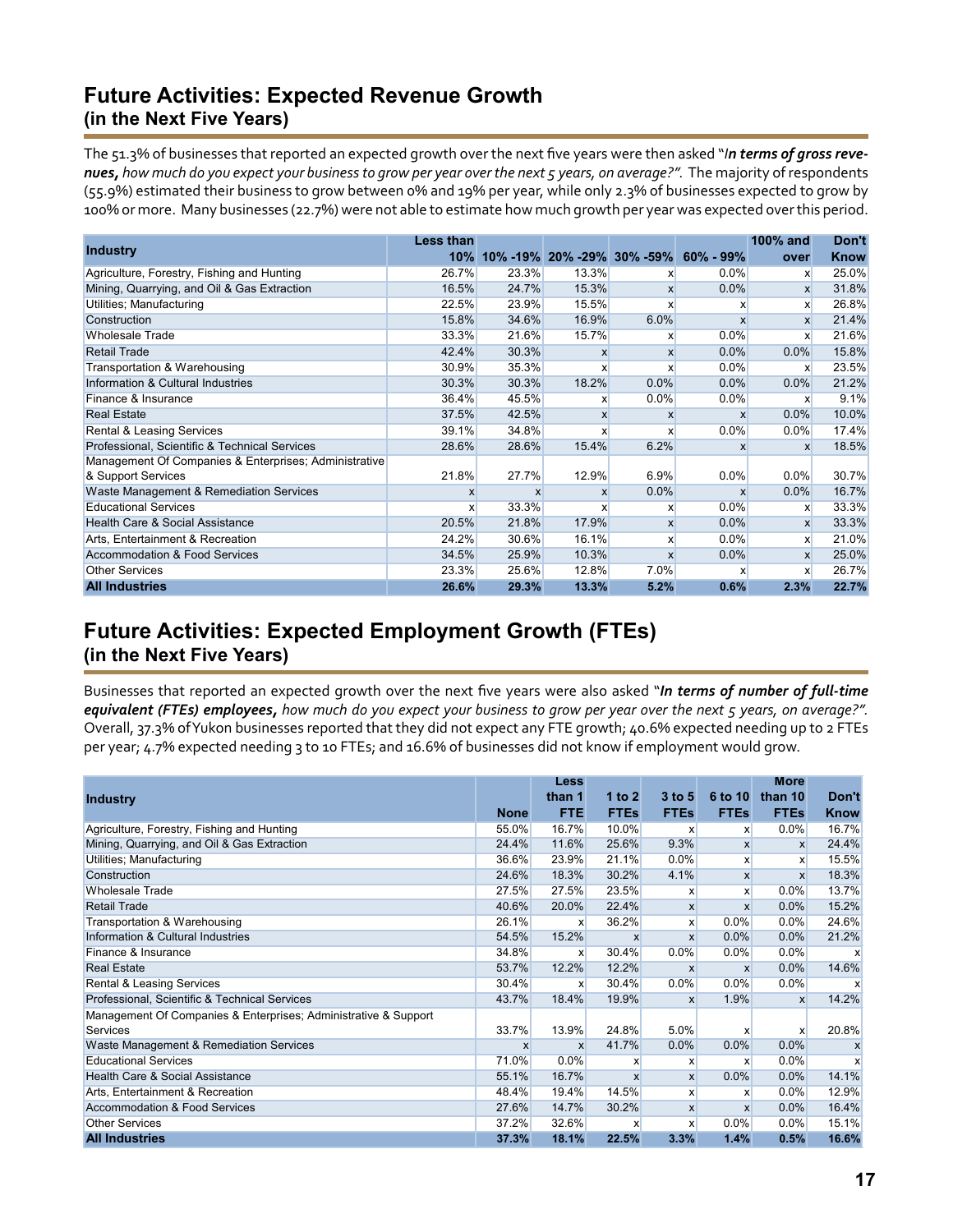## **Future Activities: Factors That Could Limit Growth (in the Next Five Years)**

Business owners were asked *"In your opinion, what could limit the growth of your business over the next five years?".* Respondents were given 6 options (displayed below) and then asked to specify what "Other" factors could limit growth (displayed in table below graph).



<sup>\*</sup>*multiple responses could be given.*

## **Other Factors Which Could Limit Growth**

| <b>Other Factors that Could Limit Growth</b>    | <b>Number of</b><br>comments* | % of all<br>comments |
|-------------------------------------------------|-------------------------------|----------------------|
| Downturn in Yukon's economy                     | 860                           | 43.5%                |
| downturn in general                             | 442                           | 22.4%                |
| downturn in mining                              | 260                           | 13.2%                |
| downturn in tourism                             | 93                            | 4.7%                 |
| downturn in construction                        | 65                            | 3.3%                 |
| Owner's Choice                                  | 472                           | 23.9%                |
| Government Regulation or Spending               | 220                           | 11.1%                |
| Increased competition                           | 93                            | 4.7%                 |
| Lack of (affordable) commercial space available | 65                            | 3.3%                 |
| Population decline                              | 44                            | $2.2\%$              |
| Demand for product/availability of supply       | 44                            | 2.2%                 |
| Lack of (affordable) housing for employees      | 31                            | 1.6%                 |
| <b>Access to Capital</b>                        | 15                            | 0.8%                 |
| Other                                           | 131                           | $6.6\%$              |
| <b>Total "Other" Factors</b>                    | 1,975                         | 100.0%               |

Businesses were asked to specify what factors (other than those listed above) could limit future growth of their business. Eight hundred and sixty responses, or 43.5%, indicated a *downturn in Yukon's economy* as a growth-limiting factor with many referring to downturn in specific industries (mining, construction, tourism).

Almost one-quarter (23.9% of responses) indicated that the business was not planning on growing *due to owner's choice*. Many responses pointed to owners planning to retire in the near future, while others indicated that owners were busy enough and did not want to increase the number of work hours.

\**multiple responses could be given.*

Another factor (11.1% of responses) was *government regulation or spending*. Common comments in this category were: more availability of land; decreased regulation and red-tape; and increased local purchasing by governments. Other responses were related to their dependence on government contracts: if governments decreased spending, it would limit their business growth.

Some respondents (4.7% of responses) were concerned about businesses' competition from more businesses with population growth, while others (2.2%) were concerned about Yukon's population decline affecting future growth.

Lack of commercial/industrial lots and buildings at a reasonable cost was also stated as a factor by 3.3% of respondents.

Other comments included factors such as: change in weather patterns; decline in customers' disposable income; increase in mortgage rates; cost of utilities; European anti-fur lobby; anti-development groups; increase in phone/online shopping, etc.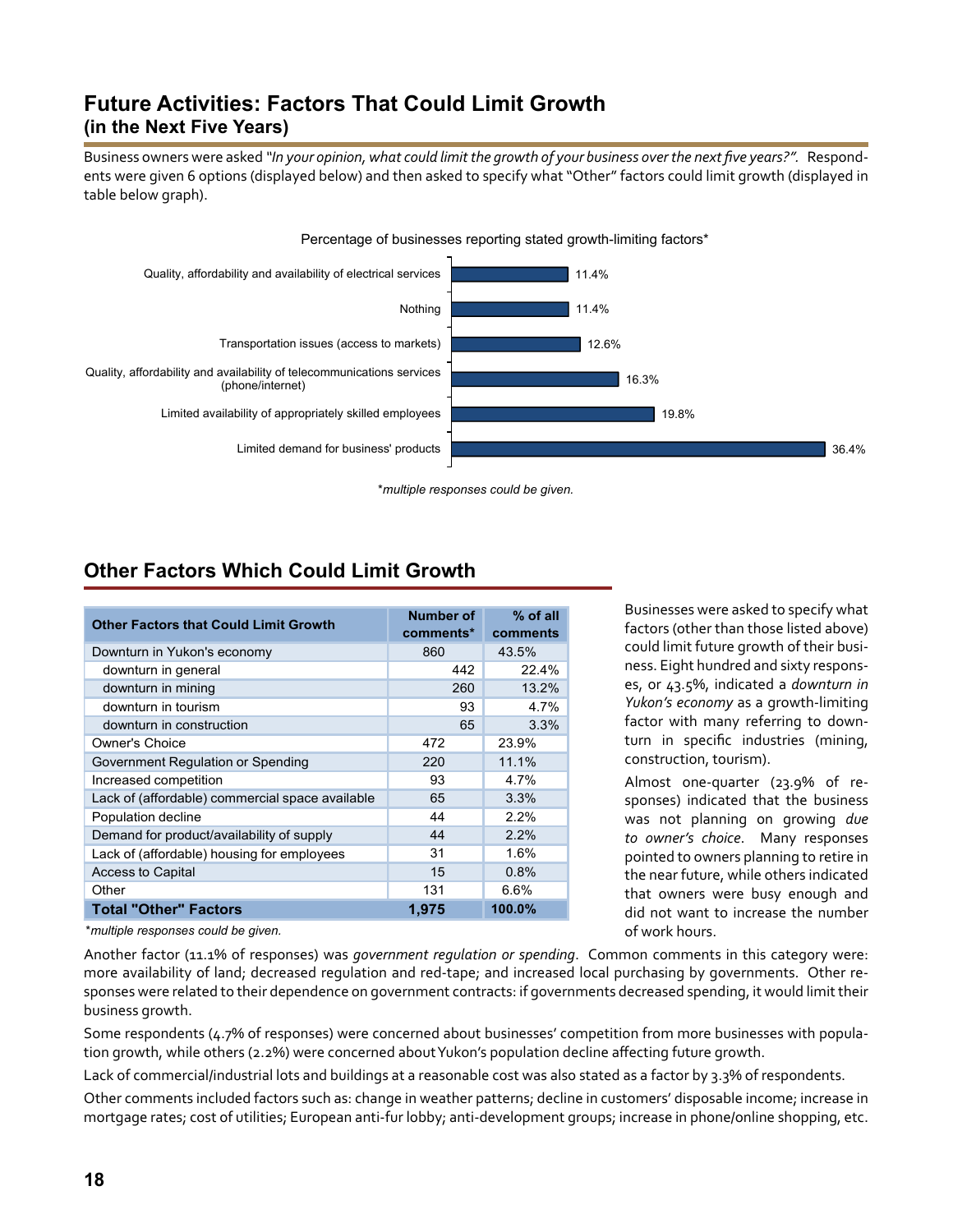## **Historical Tables of Yukon Business Surveys**

*The Yukon Business Survey has been conducted periodically since 1993. The following tables present data on a number of questions which have remained consistent between the surveys since 2006. However, caution should be exercised in comparing the data between survey years due to the following factors: variability in coverage and response rates; slight changes to questions and questionnaire design; minor changes in data collection procedures; and the time of year the survey was conducted.*

## **Businesses by Industry**

| <b>Industry</b>                                                             |             | 2006               | 2007      |                    | 2008      |                    | 2009      |                    | 2010      |                    | 2013      |                    |
|-----------------------------------------------------------------------------|-------------|--------------------|-----------|--------------------|-----------|--------------------|-----------|--------------------|-----------|--------------------|-----------|--------------------|
|                                                                             | $#$ of bus. | $%$ of all<br>bus. | # of bus. | $%$ of all<br>bus. | # of bus. | $%$ of all<br>bus. | # of bus. | $%$ of all<br>bus. | # of bus. | $%$ of all<br>bus. | # of bus. | $%$ of all<br>bus. |
| Agriculture, Forestry, Fishing and Hunting                                  | 152         | 5.9%               | 117       | 4.7%               | 152       | 5.1%               | 158       | 5.2%               | 130       | 4.3%               | 176       | 5.0%               |
| Mining, Quarrying, and Oil & Gas Extraction                                 | 108         | 4.2%               | 70        | 2.8%               | 146       | 4.9%               | 168       | 5.6%               | 172       | 5.6%               | 198       | 5.6%               |
| Utilities; Manufacturing                                                    | 125         | 4.8%               | 121       | 4.8%               | 138       | 4.7%               | 144       | 4.8%               | 128       | 4.2%               | 129       | 3.7%               |
| Construction                                                                | 274         | 10.6%              | 306       | 12.2%              | 391       | 13.2%              | 380       | 12.6%              | 454       | 14.9%              | 596       | 16.9%              |
| <b>Wholesale Trade</b>                                                      | 49          | 1.9%               | 47        | 1.9%               | 58        | 2.0%               | 74        | 2.5%               | 71        | 2.3%               | 73        | 2.1%               |
| <b>Retail Trade</b>                                                         | 285         | 11.0%              | 282       | 11.3%              | 297       | 10.0%              | 300       | 9.9%               | 273       | 9.0%               | 274       | 7.8%               |
| Transportation & Warehousing                                                | 100         | 3.9%               | 98        | 3.9%               | 129       | 4.4%               | 139       | 4.6%               | 145       | 4.8%               | 161       | 4.6%               |
| Information & Cultural Industries                                           | 39          | 1.5%               | 46        | 1.8%               | 48        | 1.6%               | 47        | 1.6%               | 51        | 1.7%               | 53        | 1.5%               |
| Finance & Insurance                                                         | 34          | 1.3%               | 29        | 1.2%               | 43        | 1.5%               | 35        | 1.2%               | 36        | 1.2%               | 38        | 1.1%               |
| <b>Real Estate</b>                                                          | 86          | 3.3%               | 88        | 3.5%               | 101       | 3.4%               | 107       | 3.5%               | 106       | 3.5%               | 122       | 3.5%               |
| Rental & Leasing Services                                                   | 33          | 1.3%               | 26        | 1.0%               | 31        | 1.0%               | 34        | 1.1%               | 37        | 1.2%               | 37        | 1.0%               |
| Professional, Scientific & Technical Services                               | 344         | 13.3%              | 370       | 14.8%              | 445       | 15.0%              | 462       | 15.3%              | 501       | 16.4%              | 599       | 17.0%              |
| Management Of Companies & Enterprises;<br>Administrative & Support Services | 156         | 6.0%               | 151       | 6.0%               | 193       | 6.5%               | 201       | 6.7%               | 214       | 7.0%               | 264       | 7.5%               |
| Waste Management & Remediation Services                                     | 17          | 0.7%               | 16        | 0.6%               | 17        | 0.6%               | 16        | 0.5%               | 21        | 0.7%               | 26        | 0.7%               |
| <b>Educational Services</b>                                                 | 50          | 1.9%               | 49        | 2.0%               | 55        | 1.9%               | 65        | 2.2%               | 53        | 1.7%               | 75        | 2.1%               |
| Health Care & Social Assistance                                             | 151         | 5.8%               | 162       | 6.5%               | 151       | 5.1%               | 154       | 5.1%               | 152       | 5.0%               | 180       | 5.1%               |
| Arts. Entertainment & Recreation                                            | 167         | 6.5%               | 146       | 5.8%               | 164       | 5.5%               | 163       | 5.4%               | 132       | 4.3%               | 114       | 3.2%               |
| Accommodation & Food Services                                               | 201         | 7.8%               | 168       | 6.7%               | 222       | 7.5%               | 219       | 7.3%               | 216       | 7.1%               | 227       | 6.4%               |
| <b>Other Services</b>                                                       | 213         | 8.2%               | 209       | 8.4%               | 179       | 6.0%               | 151       | 5.0%               | 154       | 5.1%               | 185       | 5.2%               |
| <b>All Industries</b>                                                       | 2.584       | 100.0%             | 2.501     | 100.0%             | 2.960     | 100.0%             | 3,017     | 100.0%             | 3.046     | 100.0%             | 3,527     | 100.0%             |

## **Home-based and Non-home-based Businesses by Industry**

|                                                                             |       |              | Home-based |                |       |       |                      |       | Non-home-based |       |       |       |
|-----------------------------------------------------------------------------|-------|--------------|------------|----------------|-------|-------|----------------------|-------|----------------|-------|-------|-------|
| <b>Industry</b>                                                             | 2006  | 2007         | 2008       | 2009           | 2010  | 2013  | 2006                 | 2007  | 2008           | 2009  | 2010  | 2013  |
|                                                                             |       |              |            |                |       |       | number of businesses |       |                |       |       |       |
| Agriculture, Forestry, Fishing and Hunting                                  | 121   | 103          | 136        | 144            | 120   | 161   | 30                   | 14    | 15             | 14    | 10    | 15    |
| Mining, Quarrying, and Oil & Gas Extraction                                 | 59    | 40           | 73         | 86             | 105   | 99    | 49                   | 29    | 72             | 80    | 66    | 99    |
| Utilities; Manufacturing                                                    | 72    | 72           | 86         | 97             | 75    | 69    | 52                   | 49    | 52             | 47    | 53    | 60    |
| Construction                                                                | 203   | 227          | 308        | 290            | 341   | 439   | 71                   | 79    | 83             | 90    | 113   | 157   |
| <b>Wholesale Trade</b>                                                      | 18    | 16           | 22         | 30             | 24    | 23    | 30                   | 31    | 36             | 44    | 47    | 50    |
| Retail Trade                                                                | 67    | 79           | 70         | 94             | 77    | 82    | 218                  | 203   | 227            | 206   | 196   | 192   |
| Transportation & Warehousing                                                | 40    | 41           | 56         | 74             | 75    | 82    | 60                   | 57    | 73             | 65    | 70    | 79    |
| Information & Cultural Industries                                           | 19    | 25           | 26         | 29             | 32    | 35    | 20                   | 21    | 22             | 18    | 19    | 18    |
| Finance & Insurance                                                         | 5     | $\mathbf{x}$ |            | 8              | 5     |       | 29                   | 26    | 36             | 27    | 31    | 31    |
| <b>Real Estate</b>                                                          | 31    | 36           | 43         | 41             | 44    | 61    | 54                   | 50    | 58             | 63    | 62    | 61    |
| Rental & Leasing Services                                                   | 9     | 10           | 11         | 16             | 15    | 18    | 24                   | 16    | 20             | 18    | 22    | 19    |
| Professional, Scientific & Technical Services                               | 238   | 258          | 337        | 347            | 343   | 416   | 105                  | 112   | 106            | 115   | 158   | 183   |
| Management Of Companies & Enterprises;<br>Administrative & Support Services | 114   | 121          | 142        | 142            | 143   | 171   | 42                   | 28    | 51             | 59    | 71    | 93    |
| Waste Management & Remediation Services                                     | 8     | X            | 7          | $\overline{7}$ | 13    | 14    | 9                    | 9     | 10             | 9     | 8     | 12    |
| <b>Educational Services</b>                                                 | 37    | 39           | 46         | 56             | 43    | 62    | 13                   | 8     | 8              | 9     | 10    | 13    |
| Health Care & Social Assistance                                             | 69    | 82           | 77         | 80             | 75    | 81    | 81                   | 80    | 74             | 74    | 77    | 99    |
| Arts, Entertainment & Recreation                                            | 114   | 100          | 134        | 140            | 106   | 85    | 53                   | 45    | 30             | 23    | 26    | 29    |
| Accommodation & Food Services                                               | 67    | 56           | 78         | 86             | 86    | 86    | 134                  | 112   | 144            | 132   | 130   | 141   |
| <b>Other Services</b>                                                       | 73    | 70           | 81         | 71             | 83    | 87    | 140                  | 139   | 98             | 80    | 71    | 98    |
| <b>All Industries</b>                                                       | 1,364 | 1,385        | 1,740      | 1,838          | 1,805 | 2,078 | 1,214                | 1,108 | 1,215          | 1,173 | 1,240 | 1,449 |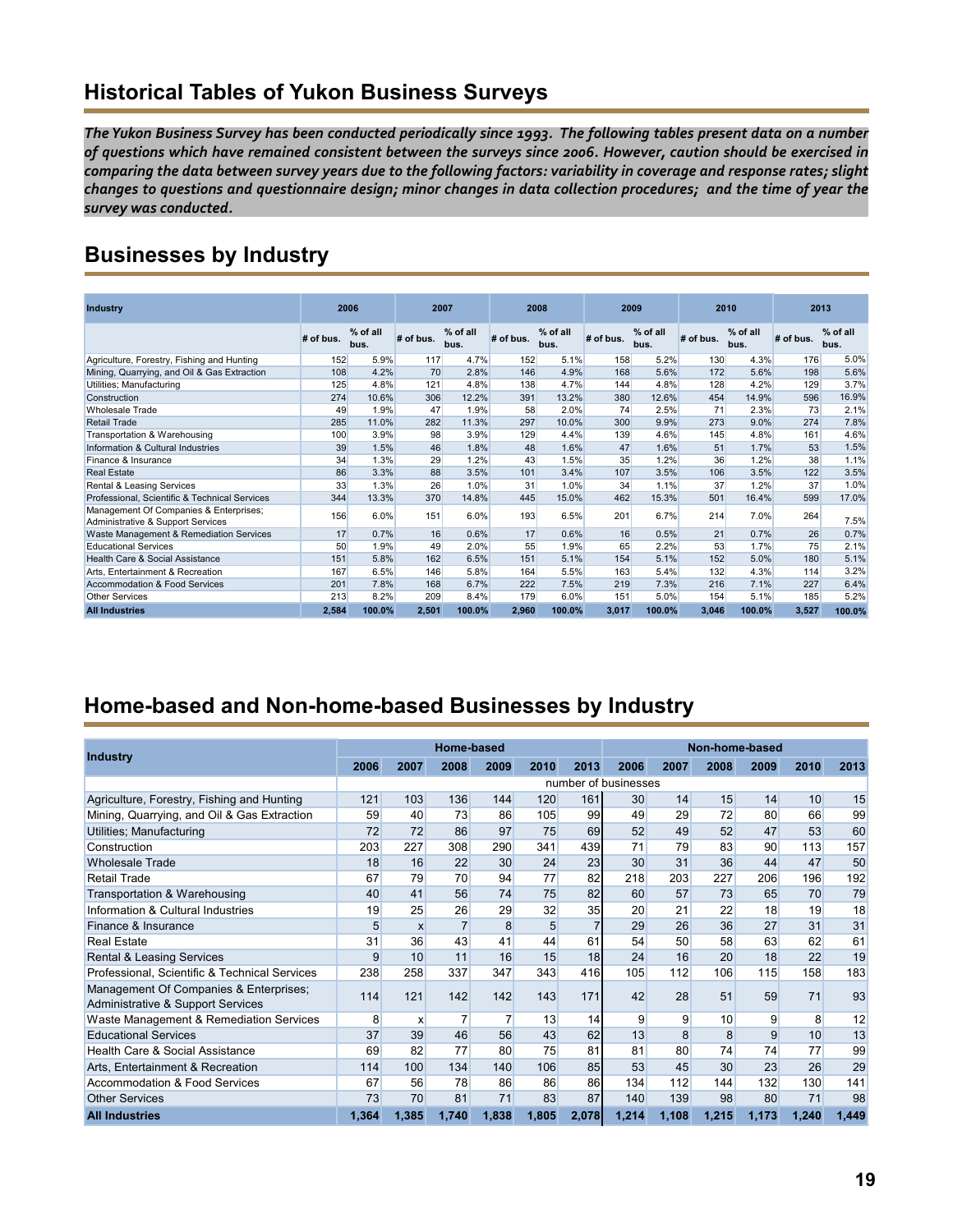## **Workers\* by Industry**

|                                                                                |        |        |                        | <b>Full-time employees</b>  |        |        |       |       |       |                           |       |       |
|--------------------------------------------------------------------------------|--------|--------|------------------------|-----------------------------|--------|--------|-------|-------|-------|---------------------------|-------|-------|
| <b>Industry</b>                                                                | 2006   | 2007   | Total workers*<br>2008 | 2009                        | 2010   | 2013   | 2006  | 2007  | 2008  | 2009                      | 2010  | 2013  |
|                                                                                |        |        |                        | % of employment by industry |        |        |       |       |       | % of full-time employees* |       |       |
| Agriculture, Forestry, Fishing and<br>Hunting                                  | 2.0%   | 1.7%   | 1.9%                   | 1.9%                        | 1.5%   | 1.7%   | 80.0% | 33.3% | 83.9% | 93.9%                     | 65.9% | 75.4% |
| Mining, Quarrying, and Oil & Gas<br>Extraction                                 | 2.4%   | 3.3%   | 5.1%                   | 4.5%                        | 6.5%   | 8.8%   | 55.4% | 41.8% | 72.4% | 88.3%                     | 96.5% | 94.4% |
| Utilities; Manufacturing                                                       | 3.8%   | 4.2%   | 4.2%                   | 4.3%                        | 3.8%   | 3.8%   | 84.6% | 90.2% | 91.5% | 91.9%                     | 91.7% | 91.0% |
| Construction                                                                   | 9.5%   | 10.8%  | 9.2%                   | 10.1%                       | 12.4%  | 13.1%  | 67.0% | 85.1% | 83.8% | 78.0%                     | 82.7% | 78.3% |
| <b>Wholesale Trade</b>                                                         | 2.2%   | 3.1%   | 2.3%                   | 2.9%                        | 2.4%   | 2.3%   | 93.7% | 86.6% | 94.6% | 88.5%                     | 88.4% | 93.9% |
| <b>Retail Trade</b>                                                            | 20.6%  | 20.0%  | 19.4%                  | 19.6%                       | 16.4%  | 14.8%  | 58.3% | 58.1% | 64.9% | 70.0%                     | 66.5% | 64.4% |
| Transportation & Warehousing                                                   | 6.5%   | 6.7%   | 7.6%                   | 6.1%                        | 7.8%   | 7.0%   | 67.0% | 70.4% | 68.2% | 73.5%                     | 74.5% | 75.7% |
| Information & Cultural Industries                                              | 5.0%   | 4.6%   | 6.7%                   | 1.8%                        | 4.0%   | 1.7%   | 82.2% | 81.3% | 69.2% | 49.6%                     | 91.0% | 62.5% |
| Finance & Insurance                                                            | 2.3%   | 1.7%   | 2.1%                   | 2.2%                        | 1.9%   | 1.2%   | 81.0% | 76.0% | 81.0% | 79.6%                     | 79.6% | 88.1% |
| <b>Real Estate</b>                                                             | 1.8%   | 1.6%   | 2.3%                   | 3.5%                        | 3.4%   | 2.4%   | 77.6% | 84.3% | 73.8% | 48.3%                     | 64.4% | 75.2% |
| Rental & Leasing Services                                                      | 1.2%   | 0.7%   | 1.0%                   | 1.0%                        | 1.1%   | 1.0%   | 72.6% | 56.1% | 74.1% | 69.4%                     | 76.2% | 69.3% |
| Professional, Scientific & Technical<br>Services                               | 8.1%   | 9.4%   | 8.2%                   | 9.5%                        | 11.5%  | 9.8%   | 82.4% | 82.1% | 79.3% | 83.3%                     | 84.6% | 82.5% |
| Management Of Companies &<br>Enterprises; Administrative & Support<br>Services | 3.5%   | 3.5%   | 3.6%                   | 4.2%                        | 3.6%   | 4.5%   | 63.1% | 58.3% | 57.6% | 56.2%                     | 66.4% | 57.5% |
| Waste Management & Remediation<br>Services                                     | 0.4%   | 0.5%   | 0.5%                   | 0.8%                        | 0.7%   | 0.5%   | 86.7% | 75.0% | 63.9% | 61.3%                     | 92.9% | 85.4% |
| <b>Educational Services</b>                                                    | 0.8%   | 0.7%   | 0.7%                   | 1.0%                        | 0.5%   | 0.8%   | 61.5% | 40.9% | 23.1% | 39.3%                     | 25.0% | 30.0% |
| Health Care & Social Assistance                                                | 6.0%   | 5.6%   | 4.0%                   | 5.1%                        | 4.2%   | 3.5%   | 75.5% | 66.6% | 72.8% | 76.8%                     | 70.6% | 81.6% |
| Arts, Entertainment & Recreation                                               | 4.2%   | 4.4%   | 3.0%                   | 3.4%                        | 2.6%   | 4.1%   | 64.9% | 69.0% | 43.8% | 39.1%                     | 49.5% | 62.3% |
| Accommodation & Food Services                                                  | 14.5%  | 13.2%  | 14.6%                  | 15.2%                       | 12.6%  | 15.6%  | 58.0% | 57.7% | 62.3% | 57.2%                     | 61.7% | 65.5% |
| <b>Other Services</b>                                                          | 5.2%   | 4.5%   | 3.6%                   | 3.0%                        | 3.0%   | 3.3%   | 71.3% | 75.3% | 80.0% | 82.2%                     | 76.3% | 83.7% |
| <b>All Industries</b>                                                          | 100.0% | 100.0% | 100.0%                 | 100.0%                      | 100.0% | 100.0% | 67.5% | 68.4% | 70.6% | 70.6%                     | 75.4% | 74.5% |

**\*** Workers include multiple job holders and owners who actively work in their business.

\* *% of full-time employees* refers to percentage of regular employees only (does not include owners or casual/temporary employees).

## **Business Owners by Gender and by Ethnicity**

| <b>Number of Owners</b> |                 |       | Sole proprietorship |       | Partnership |       |       |       |  |  |
|-------------------------|-----------------|-------|---------------------|-------|-------------|-------|-------|-------|--|--|
|                         | 2008            | 2009  | 2010                | 2013  | 2008        | 2009  | 2010  | 2013  |  |  |
|                         | % of businesses |       |                     |       |             |       |       |       |  |  |
| Male owners             | 63.1%           | 62.0% | 63.2%               | 65.9% | 58.9%       | 60.9% | 58.7% | 58.9% |  |  |
| Female owners           | 36.9%           | 38.0% | 36.8%               | 34.1% | 41.1%       | 39.1% | 41.3% | 41.1% |  |  |
|                         |                 |       |                     |       |             |       |       |       |  |  |
| First-nations owners    | 5.5%            | 5.5%  | 5.2%                | 7.0%  | 6.1%        | 6.7%  | 8.5%  | 7.2%  |  |  |
| Non-First Nation owners | 94.5%           | 94.5% | 94.8%               | 93.0% | 93.9%       | 93.3% | 91.5% | 92.8% |  |  |

## **Businesses with Website by Industry**

| <b>Industry</b>                                                                    | 2006  | 2007                                     | 2008  | 2009  | 2010  | 2013  |
|------------------------------------------------------------------------------------|-------|------------------------------------------|-------|-------|-------|-------|
|                                                                                    |       | % of businesses with website by industry |       |       |       |       |
| Agriculture, Forestry, Fishing and Hunting                                         | 0.7%  | 2.6%                                     | 6.6%  | 5.1%  | 10.0% | 10.2% |
| Mining, Quarrying, and Oil & Gas Extraction                                        | 3.7%  | 10.0%                                    | 13.7% | 14.9% | 28.5% | 34.3% |
| Utilities; Manufacturing                                                           | 21.6% | 30.6%                                    | 26.8% | 27.8% | 35.9% | 46.5% |
| Construction                                                                       | 2.2%  | 4.2%                                     | 4.9%  | 6.1%  | 13.7% | 17.1% |
| <b>Wholesale Trade</b>                                                             | 26.5% | 38.3%                                    | 43.1% | 36.5% | 35.2% | 54.8% |
| <b>Retail Trade</b>                                                                | 24.2% | 29.8%                                    | 35.7% | 34.0% | 42.1% | 42.3% |
| Transportation & Warehousing                                                       | 18.0% | 25.5%                                    | 31.0% | 32.4% | 33.8% | 38.5% |
| Information & Cultural Industries                                                  | 51.3% | 54.3%                                    | 58.3% | 57.4% | 52.9% | 64.2% |
| Finance & Insurance                                                                | 32.4% | 44.8%                                    | 48.8% | 57.1% | 55.6% | 52.6% |
| <b>Real Estate</b>                                                                 | 9.3%  | 9.1%                                     | 11.9% | 13.1% | 11.3% | 17.2% |
| <b>Rental &amp; Leasing Services</b>                                               | 42.4% | 42.3%                                    | 35.5% | 26.5% | 40.5% | 51.4% |
| Professional, Scientific & Technical Services                                      | 22.7% | 25.9%                                    | 22.2% | 25.5% | 30.3% | 34.7% |
| Management Of Companies & Enterprises; Administrative & Support<br><b>Services</b> | 14.1% | 17.9%                                    | 11.9% | 13.9% | 16.4% | 20.5% |
| Waste Management & Remediation Services                                            | 5.9%  | 6.3%                                     | 17.6% | 31.3% | 19.0% | 38.5% |
| <b>Educational Services</b>                                                        | 16.0% | 24.5%                                    | 20.0% | 21.5% | 34.0% | 29.3% |
| Health Care & Social Assistance                                                    | 6.0%  | 6.8%                                     | 10.6% | 12.3% | 12.5% | 18.9% |
| Arts, Entertainment & Recreation                                                   | 46.7% | 53.4%                                    | 52.4% | 47.9% | 58.3% | 57.0% |
| Accommodation & Food Services                                                      | 38.3% | 39.3%                                    | 53.2% | 52.5% | 55.6% | 60.8% |
| <b>Other Services</b>                                                              | 18.3% | 23.9%                                    | 11.2% | 11.9% | 18.8% | 22.7% |
| <b>All Industries</b>                                                              | 19.5% | 23.4%                                    | 23.8% | 24.4% | 29.1% | 32.1% |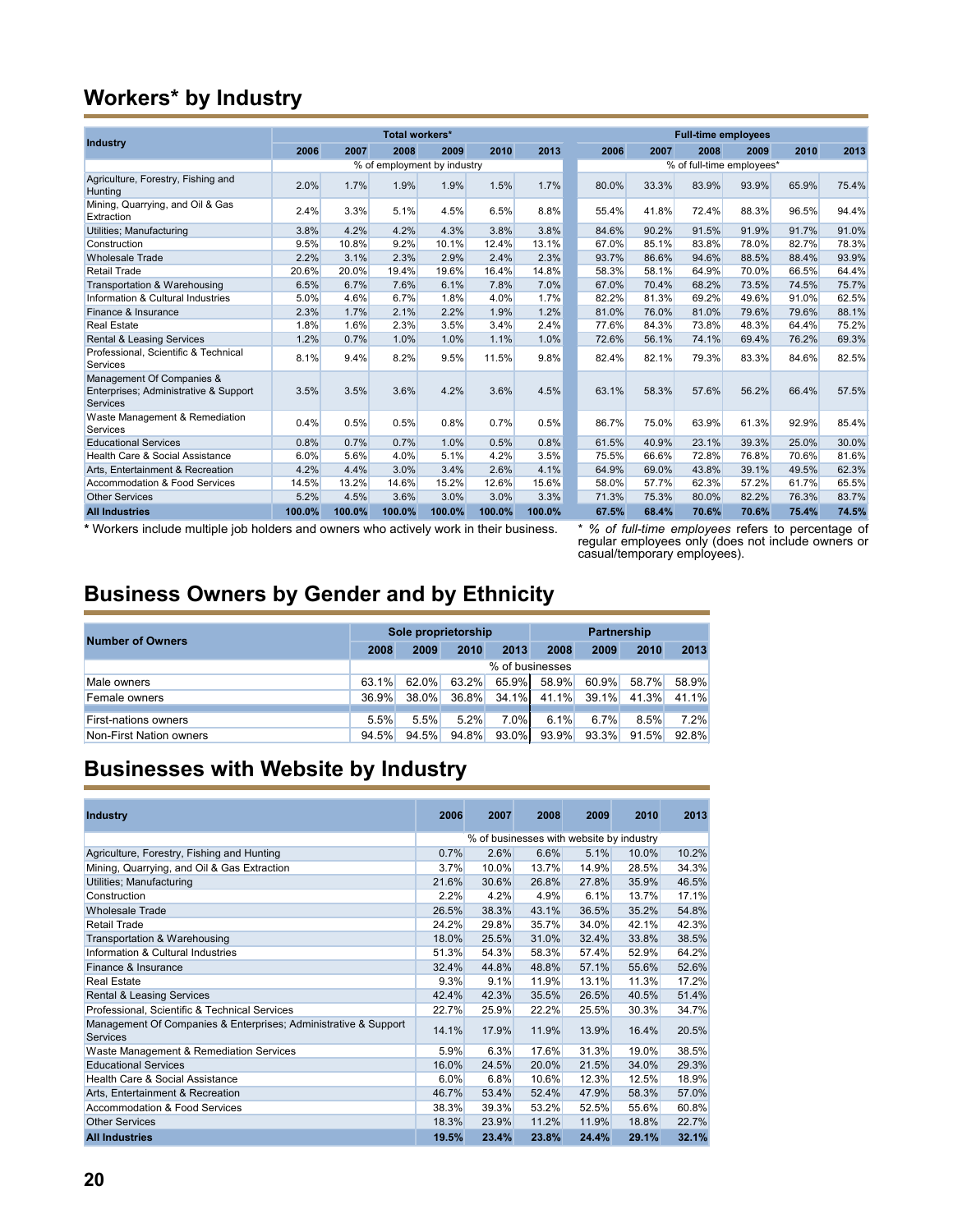## **Business Gross Revenue\* Categories by Selected Industry**

| <b>Industry</b>                                       | 2008           | 2009           | 2010                 | 2013           | <b>Industry</b>                            | 2008  | 2009                 | 2010                      | 2013            |
|-------------------------------------------------------|----------------|----------------|----------------------|----------------|--------------------------------------------|-------|----------------------|---------------------------|-----------------|
|                                                       |                |                | number of businesses |                |                                            |       | number of businesses |                           |                 |
| Agriculture, Forestry, Fishing and Hunting            | 152            | 158            | 130                  | 176            | Mgmt Of Co & Entrprs; Admin & Supl Serv    | 193   | 201                  | 214                       | 264             |
| No response                                           | 12             | $\overline{7}$ | 5                    | 9              | No response                                | 20    | 20                   | 29                        | $\overline{22}$ |
| $<$ \$50,000                                          | 122            | 133            | 109                  | 147            | $<$ \$50.000                               | 107   | 114                  | 102                       | 129             |
| \$50,000 to \$99,999                                  | $\overline{7}$ | 8              | 6                    | 9              | \$50,000 to \$99,999                       | 31    | 35                   | 35                        | 48              |
| \$100,000 to \$549,999                                | 9              | $\overline{7}$ | 6                    | $\overline{7}$ | \$100,000 to \$549,999                     | 28    | 22                   | 37                        | 47              |
| \$550,000 to \$999,999                                | х              | x              | x                    | x              | \$550,000 to \$999,999                     | x     | x                    | х                         | 9               |
| > \$1,000,000                                         | X              | x              | x                    | X              | > \$1,000,000                              | X     | x                    | x                         | 9               |
| Mining, Quarrying, and Oil & Gas<br><b>Extraction</b> | 146            | 168            | 172                  | 198            | <b>Health Care &amp; Social Assistance</b> | 151   | 154                  | 152                       | 180             |
| No response                                           | 20             | 10             | 25                   | 16             | No response                                | 18    | 19                   | 17                        | 21              |
| $<$ \$50,000                                          | 61             | 75             | 90                   | 78             | $<$ \$50,000                               | 74    | 73                   | 62                        | 85              |
| \$50,000 to \$99,999                                  | 9              | 14             | 11                   | 19             | \$50,000 to \$99,999                       | 19    | 27                   | 31                        | 31              |
| \$100,000 to \$549,999                                | 29             | 35             | 26                   | 39             | \$100,000 to \$549.999                     | 28    | 24                   | 34                        | 36              |
| \$550,000 to \$999,999                                | 8              | 14             | 10                   | 14             | \$550,000 to \$999,999                     | X     | X                    | X                         | X               |
| > \$1,000,000                                         | 19             | 20             | 10                   | 32             | > \$1.000.000                              | X     | X                    | $\boldsymbol{\mathsf{x}}$ | X               |
| <b>Construction</b>                                   | 391            | 380            | 454                  | 596            | <b>Accommodation &amp; Food Services</b>   | 222   | 219                  | 216                       | 227             |
| No response                                           | 25             | 19             | 54                   | 39             | No response                                | 28    | 32                   | 44                        | 27              |
| $<$ \$50,000                                          | 137            | 113            | 141                  | 196            | $<$ \$50.000                               | 61    | 66                   | 63                        | 63              |
| \$50,000 to \$99,999                                  | 60             | 85             | 84                   | 121            | \$50,000 to \$99,999                       | 26    | 21                   | 22                        | 26              |
| \$100,000 to \$549,999                                | 114            | 107            | 120                  | 166            | \$100,000 to \$549,999                     | 56    | 55                   | 46                        | 55              |
| \$550,000 to \$999,999                                | 25             | 24             | 27                   | 26             | \$550,000 to \$999,999                     | 25    | 27                   | 22                        | 27              |
| > \$1,000,000                                         | 30             | 32             | 28                   | 48             | > \$1.000.000                              | 26    | 18                   | 19                        | 29              |
| <b>Retail Trade</b>                                   | 296            | 299            | 273                  | 274            | <b>Other Services</b>                      | 179   | 151                  | 154                       | 185             |
| No response                                           | 30             | 30             | 45                   | 21             | No response                                | 15    | 9                    | 10                        | 6               |
| $<$ \$50,000                                          | 77             | 85             | 77                   | 82             | $<$ \$50.000                               | 91    | 76                   | 76                        | 96              |
| \$50,000 to \$99,999                                  | 27             | 27             | 14                   | 20             | \$50,000 to \$99,999                       | 26    | 24                   | 20                        | 28              |
| \$100,000 to \$549,999                                | 49             | 56             | 46                   | 51             | \$100,000 to \$549,999                     | 39    | 34                   | 36                        | 42              |
| \$550,000 to \$999,999                                | 33             | 27             | 27                   | 25             | \$550,000 to \$999,999                     | X     | x                    | X                         | X               |
| > \$1.000.000                                         | 80             | 74             | 64                   | 75             | > \$1.000.000                              | X     | x                    | X                         | X               |
| <b>Prof. Scientific &amp; Technical Services</b>      | 443            | 462            | 501                  | 599            | <b>All Industries</b>                      | 2.956 | 3,015                | 3,046                     | 3,527           |
| No response                                           | 21             | 32             | 49                   | 44             | No response                                | 272   | 251                  | 399                       | 288             |
| $<$ \$50,000                                          | 212            | 218            | 226                  | 261            | $<$ \$50,000                               | 1,298 | 1,323                | 1,268                     | 1,475           |
| \$50,000 to \$99,999                                  | 72             | 82             | 88                   | 114            | \$50,000 to \$99,999                       | 371   | 426                  | 413                       | 528             |
| \$100,000 to \$549,999                                | 100            | 93             | 113                  | 138            | \$100,000 to \$549,999                     | 581   | 578                  | 603                       | 750             |
| \$550,000 to \$999,999                                | 18             | 17             | 14                   | 21             | \$550,000 to \$999,999                     | 176   | 189                  | 177                       | 185             |
| > \$1,000,000                                         | 20             | 20             | 11                   | 21             | > \$1,000,000                              | 258   | 248                  | 186                       | 301             |

*\* Gross revenue is reported by businesses for the previous year.*

## **New Employees Hired in Six Month Period Prior to Survey, by Industry**

| <b>Industry</b>                                                             | 2006     | 2007           | 2008                | 2009           | 2010        | 2013           |
|-----------------------------------------------------------------------------|----------|----------------|---------------------|----------------|-------------|----------------|
|                                                                             |          |                | number of employees |                |             |                |
| Agriculture, Forestry, Fishing and Hunting                                  | $\Omega$ | $\overline{2}$ | 22                  | 9              | 32          | 43             |
| Mining, Quarrying, and Oil & Gas Extraction                                 | 18       | 188            | 684                 | 63             | 471         | 202            |
| Utilities; Manufacturing                                                    | 14       | 46             | 43                  | 23             | 56          | 38             |
| Construction                                                                | 100      | 268            | 435                 | 276            | 619         | 400            |
| <b>Wholesale Trade</b>                                                      | 25       | 41             | 37                  | 48             | 58          | 60             |
| <b>Retail Trade</b>                                                         | 262      | 643            | 446                 | 434            | 531         | 406            |
| Transportation & Warehousing                                                | 55       | 175            | 119                 | 80             | 215         | 74             |
| Information & Cultural Industries                                           | 33       | 72             | 64                  | 52             | 136         | 76             |
| Finance & Insurance                                                         | 32       | 31             | 66                  | 36             | 29          | 24             |
| <b>Real Estate</b>                                                          | 6        | 5              | 22                  | 30             | 21          | 61             |
| Rental & Leasing Services                                                   | 15       | 26             | 36                  | 18             | 51          | 27             |
| Professional, Scientific & Technical Services                               | 34       | 117            | 387                 | 65             | 198         | 226            |
| Management Of Companies & Enterprises;<br>Administrative & Support Services | 27       | 65             | 52                  | 49             | 349         | 83             |
| Waste Management & Remediation Services                                     | 17       | 15             | 10                  | 33             | 10          | 13             |
| <b>Educational Services</b>                                                 | 1        | 6              | 12                  | $\overline{7}$ | 1           | $\overline{7}$ |
| Health Care & Social Assistance                                             | 65       | 103            | 55                  | 52             | 62          | 56             |
| Arts, Entertainment & Recreation                                            | 35       | 122            | 55                  | 178            | 126         | 178            |
| <b>Accommodation &amp; Food Services</b>                                    | 344      | 468            | 870                 | 583            | 675         | 801            |
| <b>Other Services</b>                                                       | 29       | 84             | 53                  | 32             | 45          | 62             |
| <b>All Industries</b>                                                       |          | 1,112 2,477    |                     | 3,468 2,068    | 3,685 2,837 |                |

| dustry                                              | 2008           | 2009           | 2010                 | 2013           | <b>Industry</b>                            | 2008         | 2009                 | 2010  | 2013            |
|-----------------------------------------------------|----------------|----------------|----------------------|----------------|--------------------------------------------|--------------|----------------------|-------|-----------------|
|                                                     |                |                | number of businesses |                |                                            |              | number of businesses |       |                 |
| griculture, Forestry, Fishing and Hunting           | 152            | 158            | 130                  | 176            | Mgmt Of Co & Entrprs; Admin & Supl Serv    | 193          | 201                  | 214   | 264             |
| No response                                         | 12             | $\overline{7}$ | 5                    | 9              | No response                                | 20           | 20                   | 29    | $\overline{22}$ |
| $<$ \$50,000                                        | 122            | 133            | 109                  | 147            | $<$ \$50,000                               | 107          | 114                  | 102   | 129             |
| \$50,000 to \$99,999                                | $\overline{7}$ | 8              | 6                    | 9              | \$50,000 to \$99,999                       | 31           | 35                   | 35    | 48              |
| \$100,000 to \$549,999                              | 9              | $\overline{7}$ | 6                    | $\overline{7}$ | \$100,000 to \$549,999                     | 28           | 22                   | 37    | 47              |
| \$550,000 to \$999,999                              | х              | x              | x                    | х              | \$550,000 to \$999,999                     | x            | x                    | x     | 9               |
| > \$1,000,000                                       | x              | x              | x                    | x              | > \$1.000.000                              | X            | X                    | X     | 9               |
| ining, Quarrying, and Oil & Gas<br><b>ktraction</b> | 146            | 168            | 172                  | 198            | <b>Health Care &amp; Social Assistance</b> | 151          | 154                  | 152   | 180             |
| No response                                         | 20             | 10             | 25                   | 16             | No response                                | 18           | 19                   | 17    | 21              |
| $<$ \$50,000                                        | 61             | 75             | 90                   | 78             | $<$ \$50,000                               | 74           | 73                   | 62    | 85              |
| \$50,000 to \$99,999                                | 9              | 14             | 11                   | 19             | \$50,000 to \$99,999                       | 19           | 27                   | 31    | 31              |
| \$100,000 to \$549,999                              | 29             | 35             | 26                   | 39             | \$100,000 to \$549,999                     | 28           | 24                   | 34    | 36              |
| \$550,000 to \$999,999                              | 8              | 14             | 10                   | 14             | \$550,000 to \$999,999                     | X            | X                    | х     | X               |
| > \$1,000,000                                       | 19             | 20             | 10                   | 32             | > \$1.000.000                              | $\mathsf{x}$ | X                    | X     | X               |
| onstruction                                         | 391            | 380            | 454                  | 596            | <b>Accommodation &amp; Food Services</b>   | 222          | 219                  | 216   | 227             |
| No response                                         | 25             | 19             | 54                   | 39             | No response                                | 28           | 32                   | 44    | 27              |
| $<$ \$50,000                                        | 137            | 113            | 141                  | 196            | $<$ \$50.000                               | 61           | 66                   | 63    | 63              |
| \$50,000 to \$99,999                                | 60             | 85             | 84                   | 121            | \$50,000 to \$99,999                       | 26           | 21                   | 22    | 26              |
| \$100,000 to \$549,999                              | 114            | 107            | 120                  | 166            | \$100,000 to \$549,999                     | 56           | 55                   | 46    | 55              |
| \$550,000 to \$999.999                              | 25             | 24             | 27                   | 26             | \$550,000 to \$999,999                     | 25           | 27                   | 22    | 27              |
| > \$1,000,000                                       | 30             | 32             | 28                   | 48             | > \$1,000,000                              | 26           | 18                   | 19    | 29              |
| etail Trade                                         | 296            | 299            | 273                  | 274            | <b>Other Services</b>                      | 179          | 151                  | 154   | 185             |
| No response                                         | 30             | 30             | 45                   | 21             | No response                                | 15           | 9                    | 10    | 6               |
| $<$ \$50,000                                        | 77             | 85             | 77                   | 82             | $<$ \$50.000                               | 91           | 76                   | 76    | 96              |
| \$50,000 to \$99,999                                | 27             | 27             | 14                   | 20             | \$50,000 to \$99,999                       | 26           | 24                   | 20    | 28              |
| \$100,000 to \$549,999                              | 49             | 56             | 46                   | 51             | \$100,000 to \$549,999                     | 39           | 34                   | 36    | 42              |
| \$550,000 to \$999,999                              | 33             | 27             | 27                   | 25             | \$550,000 to \$999,999                     | X            | X                    | x     | X               |
| > \$1,000,000                                       | 80             | 74             | 64                   | 75             | > \$1,000,000                              | X            | x                    | x     | X               |
| rof. Scientific & Technical Services                | 443            | 462            | 501                  | 599            | <b>All Industries</b>                      | 2,956        | 3,015                | 3,046 | 3,527           |
| No response                                         | 21             | 32             | 49                   | 44             | No response                                | 272          | 251                  | 399   | 288             |
| $<$ \$50,000                                        | 212            | 218            | 226                  | 261            | $<$ \$50.000                               | 1,298        | 1,323                | 1.268 | 1,475           |
| \$50,000 to \$99,999                                | 72             | 82             | 88                   | 114            | \$50,000 to \$99,999                       | 371          | 426                  | 413   | 528             |
| \$100,000 to \$549,999                              | 100            | 93             | 113                  | 138            | \$100,000 to \$549,999                     | 581          | 578                  | 603   | 750             |
| \$550,000 to \$999,999                              | 18             | 17             | 14                   | 21             | \$550,000 to \$999,999                     | 176          | 189                  | 177   | 185             |
| > \$1,000,000                                       | 20             | 20             | 11                   | 21             | > \$1,000,000                              | 258          | 248                  | 186   | 301             |

## **Difficulty Finding Staff in Six Month Period Prior to Survey, by Industry**

| <b>Industry</b>                               | 2008  | 2009     | 2010            | 2013  |
|-----------------------------------------------|-------|----------|-----------------|-------|
|                                               |       |          | % of businesses |       |
| Agriculture, Forestry, Fishing and Hunting    | 85.7% | $50.0\%$ | 83.3%           | 30.0% |
| Mining, Quarrying, and Oil & Gas Extraction   | 80.0% | 38.5%    | 47.5%           | 38.9% |
| Utilities; Manufacturing                      | 80.8% | 73.3%    | 68.2%           | 40.0% |
| Construction                                  | 73.0% | 61.1%    | 72.9%           | 62.2% |
| <b>Wholesale Trade</b>                        | 77.8% | 47.4%    | 44.4%           | 61.5% |
| Retail Trade                                  | 69.6% | 69.8%    | 61.9%           | 59.8% |
| Transportation & Warehousing                  | 62.5% | 42.3%    | 40.0%           | 64.9% |
| Information & Cultural Industries             | 72.7% | 50.0%    | 66.7%           | 50.0% |
| Finance & Insurance                           | 66.7% | 66.7%    | 80.0%           | 76.9% |
| <b>Real Estate</b>                            | 85.7% | 60.0%    | 66.7%           | 75.0% |
| <b>Rental &amp; Leasing Services</b>          | 77.8% | 75.0%    | 66.7%           | 25.0% |
| Professional, Scientific & Technical Services | 55.8% | 51.9%    | 57.1%           | 50.0% |
| Management Of Companies & Enterprises;        |       |          |                 |       |
| Administrative & Support Services             | 73.1% | 54.2%    | 45.7%           | 56.7% |
| Waste Management & Remediation Services       | 50.0% | 33.3%    | 40.0%           | 57.1% |
| <b>Educational Services</b>                   | 60.0% | 50.0%    | 100.0%          | 50.0% |
| Health Care & Social Assistance               | 74.1% | 68.2%    | 66.7%           | 50.0% |
| Arts, Entertainment & Recreation              | 73.3% | 27.3%    | 33.3%           | 50.0% |
| Accommodation & Food Services                 | 79.5% | 72.5%    | 61.1%           | 75.0% |
| <b>Other Services</b>                         | 80.0% | 58.8%    | 56.5%           | 61.5% |
| <b>All Industries</b>                         | 72.4% | 61.0%    | 59.7%           | 58.7% |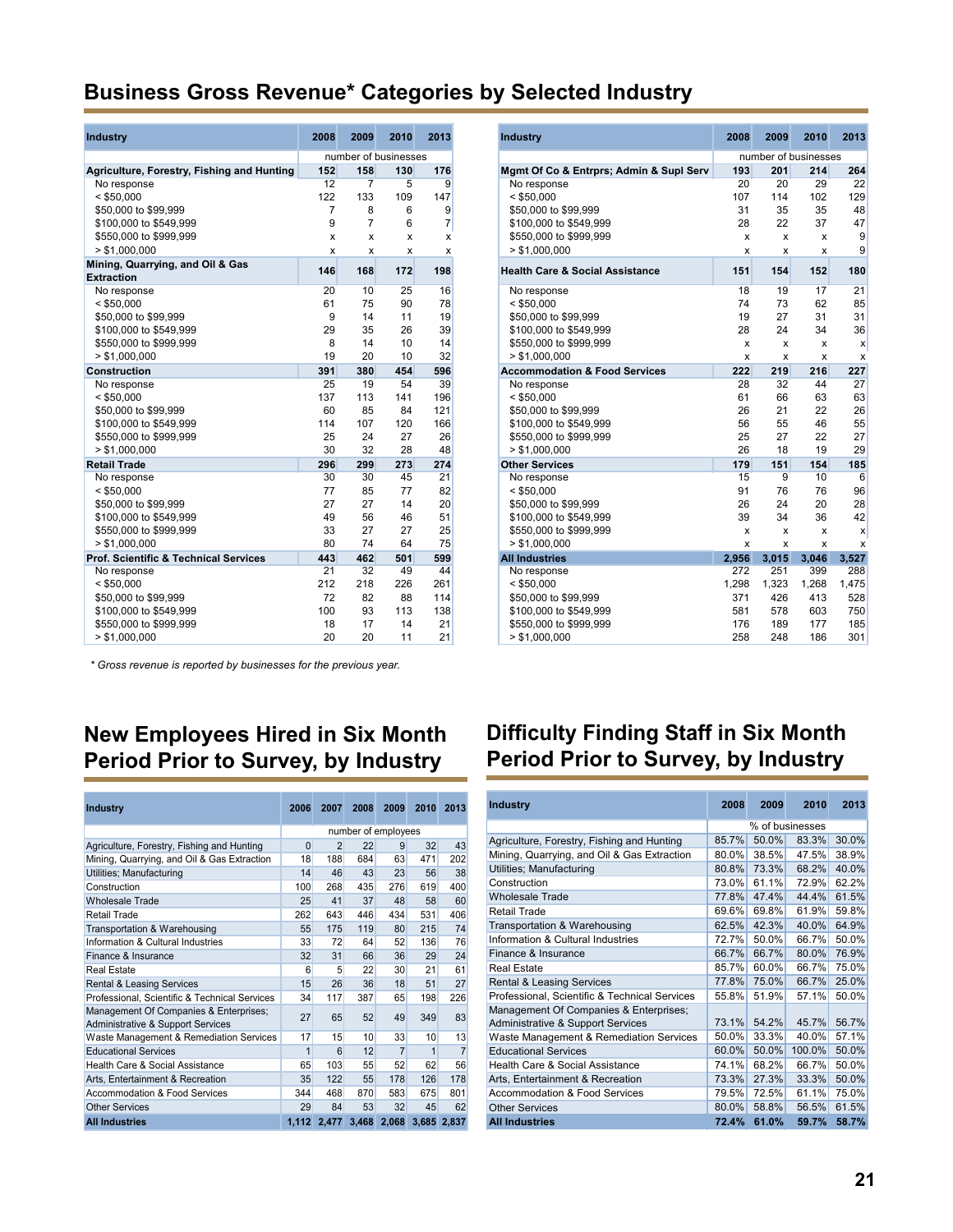# **Current Vacancies by Occupational Classification**

| <b>Number of Current Vacancies by Occupational Classification (NOCS 2006)</b> | 2006           | 2007           | 2008           | 2009                | 2010           | 2013             |
|-------------------------------------------------------------------------------|----------------|----------------|----------------|---------------------|----------------|------------------|
|                                                                               |                |                |                | number of vacancies |                |                  |
| Senior Management                                                             | 5              | $\overline{4}$ | 3              | 1                   | 2              | $\mathbf{1}$     |
| Middle and Other Management                                                   | 24             | 32             | 37             | 17                  | 29             | 22               |
| Professionals in Business and Finance                                         | 65             | 9              | 2              | 6                   | 3              | $\boldsymbol{8}$ |
| <b>Skilled Admin and Business</b>                                             | 15             | 18             | 15             | 4                   | 13             | 16               |
| Clerical                                                                      | 70             | 43             | 100            | 26                  | 69             | 38               |
| Professionals in Natural and Applied Sciences                                 | 29             | 18             | 19             | 11                  | 27             | 20               |
| <b>Technical Related to Natural and Applied Sciences</b>                      | 25             | 34             | 31             | 8                   | 10             | 48               |
| Professionals in Health                                                       | 0              | 1              | 4              | 1                   | 5              | 5                |
| <b>Technical and Related in Health</b>                                        | 0              | 5              | $\overline{2}$ | $\mathbf{1}$        | 4              | 1                |
| <b>Assisting Supporting Health Services</b>                                   | $\overline{2}$ | 1              | 3              | $\overline{2}$      | $\overline{2}$ | $\mathbf 0$      |
| Professionals in Social, Science, Education, Gov't Services, Religion         | $\overline{7}$ | 6              | $\overline{7}$ | $\mathbf{1}$        | $\Omega$       | $\overline{c}$   |
| Paraprofessionals in Law, Social Services, Education and Religion             | 28             | 21             | 18             | 15                  | 12             | $\boldsymbol{9}$ |
| Professionals in Art and Culture                                              | $\overline{7}$ | $\overline{2}$ | 5              | 3                   | $\Omega$       | 3                |
| Technical in Art, Culture, Recreation and Sport                               | 21             | 3              | 4              | 5                   | 5              | $\overline{2}$   |
| <b>Skilled Sales and Service</b>                                              | 28             | 67             | 94             | 40                  | 31             | 60               |
| Intermediate Sales and Service                                                | 126            | 113            | 256            | 117                 | 174            | 101              |
| <b>Elemental Sales and Service</b>                                            | 90             | 166            | 166            | 93                  | 161            | 112              |
| Trades and Skilled Transport and Equipment Operators                          | 67             | 120            | 164            | 45                  | 133            | 155              |
| Intermediate in Transport, Equipment Operation, Installation and Maintenance  | 154            | 51             | 126            | 16                  | 43             | 38               |
| Trades Helpers, Construction Labourers and Related                            | 6              | 8              | 68             | 7                   | 21             | 12               |
| Skilled in Primary Industry                                                   | $\mathbf 0$    | 3              | 19             | $\Omega$            | 4              | 5                |
| Intermediate in Primary Industry                                              | 0              | 0              | 2              | 0                   | 0              | 1                |
| Labourers in Primary Industry                                                 | $\overline{2}$ | 3              | $\Omega$       | $\Omega$            | $\mathbf{0}$   | $\overline{7}$   |
| Processing, Manufacturing, and Utility Supervisors and Skilled                | 0              | $\mathbf{0}$   | 4              | $\mathbf 0$         | 0              | 4                |
| Processing and Manufacturing Machine Operators and Assemblers                 | $\mathbf 0$    | $\overline{2}$ | 12             | 8                   | 3              | 3                |
| Labourers in Processing, Manufacturing and Utilities                          | 0              | 7              | 0              | 10                  | 0              |                  |
| <b>Total Vacancies</b>                                                        | 771            |                | 737 1,161      | 437                 | 751            | 674              |

# **Businesses that Export by Industry Seasonal Businesses by Industry**

| <b>Industry</b>                                                             | 2008                 | 2009           | 2010           | 2013           |  |  |
|-----------------------------------------------------------------------------|----------------------|----------------|----------------|----------------|--|--|
|                                                                             | number of businesses |                |                |                |  |  |
| Agriculture, Forestry, Fishing and Hunting                                  | 55                   | 55             | 50             | 64             |  |  |
| Mining, Quarrying, and Oil & Gas Extraction                                 | 35                   | 28             | 21             | 25             |  |  |
| Utilities; Manufacturing                                                    | 43                   | 39             | 35             | 33             |  |  |
| Construction                                                                | 22                   | 23             | 24             | 21             |  |  |
| <b>Wholesale Trade</b>                                                      | 14                   | 19             | 17             | 17             |  |  |
| Retail Trade                                                                | 41                   | 41             | 32             | 32             |  |  |
| Transportation & Warehousing                                                | 28                   | 23             | 36             | 16             |  |  |
| Information & Cultural Industries                                           | 25                   | 22             | 24             | 24             |  |  |
| Finance & Insurance                                                         | 2                    | 4              | 3              | $\overline{2}$ |  |  |
| Real Estate                                                                 | O                    | 0              | 2              | $\overline{2}$ |  |  |
| <b>Rental &amp; Leasing Services</b>                                        | 5                    | $\mathfrak{p}$ | 3              | 5              |  |  |
| Professional, Scientific & Technical Services                               | 111                  | 100            | 107            | 116            |  |  |
| Management Of Companies & Enterprises;<br>Administrative & Support Services | 5                    | 5              | $\overline{7}$ | 13             |  |  |
| Waste Management & Remediation Services                                     | 2                    | 3              | 2              | 3              |  |  |
| <b>Educational Services</b>                                                 | 3                    | 6              | 3              | 8              |  |  |
| Health Care & Social Assistance                                             | 2                    | $\overline{4}$ | 5              | 11             |  |  |
| Arts, Entertainment & Recreation                                            | 40                   | 43             | 28             | 26             |  |  |
| Accommodation & Food Services                                               | 5                    | 11             | 5              | $\overline{4}$ |  |  |
| <b>Other Services</b>                                                       | 17                   | 7              | 11             | 14             |  |  |
| <b>All Industries</b>                                                       | 455                  | 435            | 415            | 436            |  |  |

| <b>Industry</b>                                                             | 2006           | 2008           | 2009                 | 2010           | 2013           |
|-----------------------------------------------------------------------------|----------------|----------------|----------------------|----------------|----------------|
|                                                                             |                |                | number of businesses |                |                |
| Agriculture, Forestry, Fishing and Hunting                                  | 112            | 112            | 118                  | 100            | 134            |
| Mining, Quarrying, and Oil & Gas Extraction                                 | 78             | 104            | 123                  | 117            | 113            |
| Utilities; Manufacturing                                                    | 21             | 23             | 20                   | 18             | 19             |
| Construction                                                                | 55             | 52             | 53                   | 54             | 99             |
| <b>Wholesale Trade</b>                                                      | $\overline{2}$ | $\overline{7}$ | 8                    | 6              | 10             |
| Retail Trade                                                                | 25             | 18             | 31                   | 14             | 22             |
| Transportation & Warehousing                                                | 13             | 32             | 36                   | 38             | 42             |
| Information & Cultural Industries                                           | 2              | 3              | 1                    | 4              | 3              |
| Finance & Insurance                                                         | $\Omega$       | $\Omega$       | $\Omega$             | $\Omega$       | $\overline{1}$ |
| Real Estate                                                                 | O              | 1              | 3                    | 3              | 1              |
| <b>Rental &amp; Leasing Services</b>                                        | 9              | 6              | $\overline{7}$       | $\overline{7}$ | 14             |
| Professional, Scientific & Technical Services                               | 17             | 17             | 22                   | 25             | 26             |
| Management Of Companies & Enterprises;<br>Administrative & Support Services | 20             | 26             | 26                   | 20             | 32             |
| Waste Management & Remediation Services                                     | 5              | 6              | 3                    | 4              | 4              |
| <b>Educational Services</b>                                                 | 13             | 9              | 9                    | 6              | 11             |
| Health Care & Social Assistance                                             | 8              | 2              | 1                    | $\overline{2}$ | 5              |
| Arts, Entertainment & Recreation                                            | 61             | 51             | 54                   | 50             | 38             |
| Accommodation & Food Services                                               | 55             | 68             | 70                   | 69             | 67             |
| <b>Other Services</b>                                                       | 11             | 14             | 13                   | $\overline{7}$ | $\overline{7}$ |
| <b>All Industries</b>                                                       | 507            | 551            | 598                  | 544            | 648            |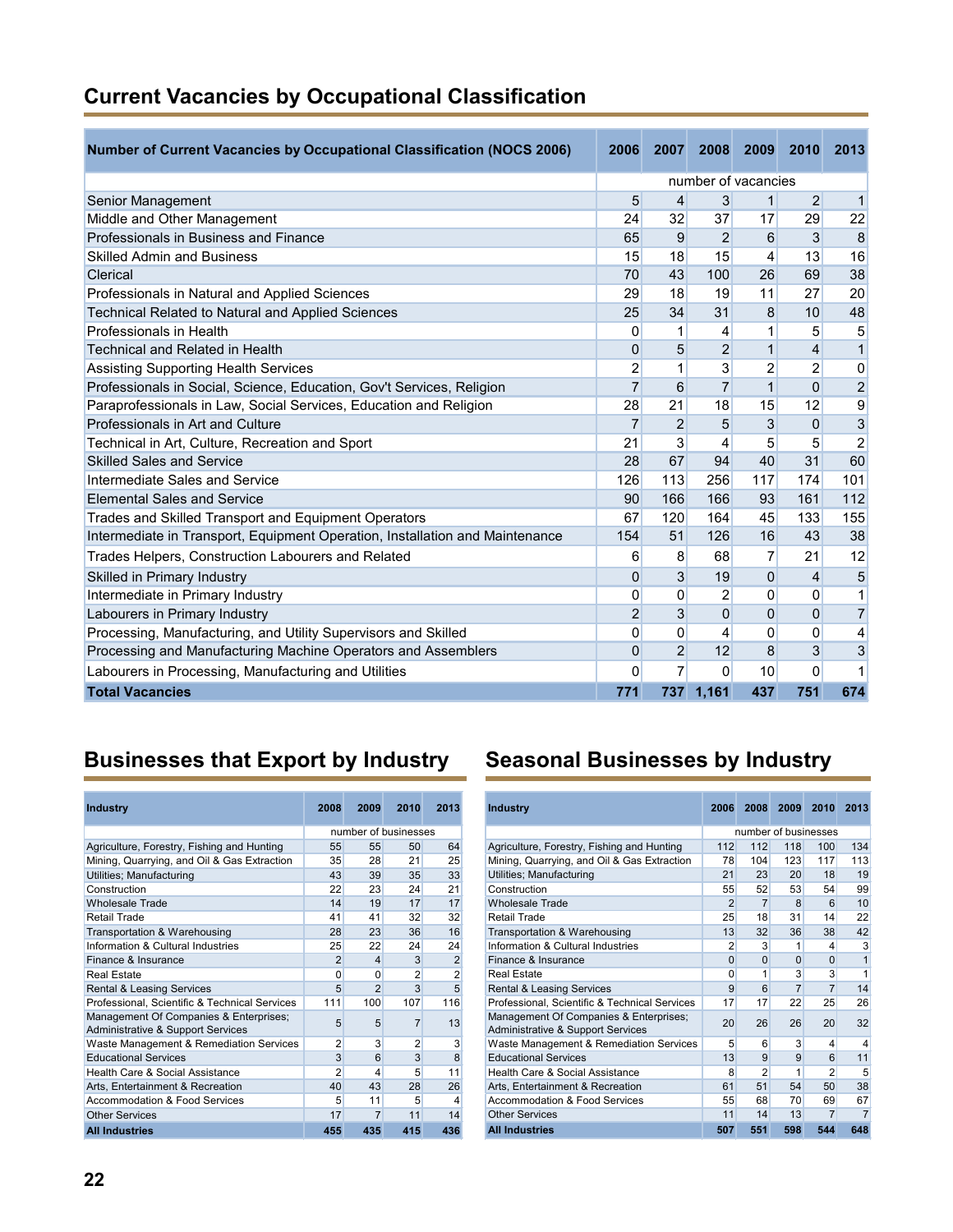*The following tables present data for Yukon businesses which have responded to every Yukon Business Survey conducted since 2006. The data tracks changes in revenue categories and number of workers of these businesses over this period.*

## **Gross Revenues\* Compared to Previous Business Survey**

|                                               | <b>Changes in revenue</b><br>category from previous<br>survey | 2007  | 2008  | 2009            | 2010  | 2013  |
|-----------------------------------------------|---------------------------------------------------------------|-------|-------|-----------------|-------|-------|
| <b>Selected Industries</b>                    |                                                               |       |       | % of businesses |       |       |
| Mining, Quarrying and Oil & Gas Extraction    | Lower                                                         | 12.8% | 12.2% | 5.3%            | 24.7% | 11.1% |
|                                               | No change                                                     | 59.0% | 73.2% | 76.6%           | 69.4% | 51.4% |
|                                               | Higher                                                        | 28.2% | 14.6% | 18.1%           | 5.9%  | 37.5% |
| Construction                                  | Lower                                                         | 11.8% | 20.8% | 10.9%           | 20.6% | 14.0% |
|                                               | No change                                                     | 60.6% | 64.7% | 66.2%           | 60.7% | 56.8% |
|                                               | Higher                                                        | 27.6% | 14.5% | 22.9%           | 18.6% | 29.2% |
| <b>Retail Trade</b>                           | Lower                                                         | 11.7% | 9.5%  | 9.2%            | 11.7% | 9.0%  |
|                                               | No change                                                     | 49.7% | 69.8% | 77.8%           | 74.4% | 78.1% |
|                                               | Higher                                                        | 38.6% | 20.7% | 13.0%           | 13.9% | 12.9% |
| Professional, Scientific & Technical Services | Lower                                                         | 8.3%  | 16.7% | 12.9%           | 9.8%  | 11.7% |
|                                               | No change                                                     | 73.8% | 73.4% | 75.4%           | 76.4% | 68.7% |
|                                               | Higher                                                        | 18.0% | 9.9%  | 11.7%           | 13.9% | 19.6% |
| Management of Companies and Enterprises;      | Lower                                                         | 8.8%  | 13.6% | 7.9%            | 14.9% | 8.5%  |
| Administrative and Support Services           | No change                                                     | 81.3% | 75.0% | 80.3%           | 68.6% | 67.9% |
|                                               | Higher                                                        | 10.0% | 11.4% | 11.8%           | 16.5% | 23.6% |
| Accommodation & Food Services                 | Lower                                                         | 11.3% | 9.8%  | 15.4%           | 15.7% | 6.7%  |
|                                               | No change                                                     | 55.7% | 75.5% | 74.1%           | 68.5% | 64.8% |
|                                               | Higher                                                        | 33.0% | 14.7% | 10.5%           | 15.7% | 28.6% |
| <b>All industries</b>                         | Lower                                                         | 9.9%  | 14.6% | 9.4%            | 13.2% | 10.8% |
|                                               | No change                                                     | 65.6% | 73.1% | 77.7%           | 74.2% | 69.3% |
|                                               | <b>Higher</b>                                                 | 24.5% | 12.2% | 12.9%           | 12.6% | 19.9% |

*\*Please note: Gross revenue is reported by businesses for the previous year.*

The table above shows the changes in gross revenue categories (as displayed in graph on page 9) as reported by businesses tracked over the survey years. In the 2013 survey, 10.8% of Yukon businesses reported a **decrease** in gross revenues that caused them to fall into a lower revenue category than in the previous business survey (2010). For 69.3% of businesses, gross revenues reported in the 2013 survey **remained in the same revenue category** as in the 2010 survey. In the 2013 survey, reported revenues of 19.9% of businesses **increased** enough to rise into a higher revenue category than in the 2010 survey.

## **Number of Workers Compared to Previous Business Survey**

|                                               | Change in number of workers from<br>previous survey | 2007  | 2008  | 2009            | 2010  | 2013  |
|-----------------------------------------------|-----------------------------------------------------|-------|-------|-----------------|-------|-------|
| <b>Selected Industries</b>                    |                                                     |       |       | % of businesses |       |       |
| Mining, Quarrying and Oil & Gas Extraction    | Less workers reported                               | 13.6% | 17.6% | 20.6%           | 16.0% | 8.5%  |
|                                               | No change                                           | 40.9% | 12.7% | 34.5%           | 17.8% | 15.9% |
|                                               | More workers reported                               | 45.5% | 69.7% | 44.8%           | 66.3% | 75.7% |
| Construction                                  | Less workers reported                               | 13.1% | 15.2% | 19.8%           | 10.1% | 10.6% |
|                                               | No change                                           | 39.9% | 32.0% | 44.7%           | 31.6% | 23.5% |
|                                               | More workers reported                               | 47.0% | 52.8% | 35.5%           | 58.3% | 65.9% |
| <b>Retail Trade</b>                           | Less workers reported                               | 25.5% | 20.5% | 24.1%           | 21.2% | 15.3% |
|                                               | No change                                           | 31.4% | 31.1% | 36.4%           | 34.4% | 27.5% |
|                                               | More workers reported                               | 43.2% | 48.5% | 39.5%           | 44.4% | 57.3% |
| Professional, Scientific & Technical Services | Less workers reported                               | 9.3%  | 10.9% | 10.5%           | 9.8%  | 7.8%  |
|                                               | No change                                           | 48.5% | 46.7% | 55.8%           | 46.8% | 34.3% |
|                                               | More workers reported                               | 42.2% | 42.4% | 33.6%           | 43.4% | 57.9% |
| Management of Companies and Enterprises;      | Less workers reported                               | 13.5% | 13.7% | 14.5%           | 14.1% | 5.8%  |
| Administrative and Support Services           | No change                                           | 45.3% | 36.8% | 44.6%           | 38.3% | 30.0% |
|                                               | More workers reported                               | 41.2% | 49.5% | 40.9%           | 47.6% | 64.2% |
| <b>Accommodation &amp; Food Services</b>      | Less workers reported                               | 21.2% | 17.5% | 23.8%           | 22.6% | 11.5% |
|                                               | No change                                           | 40.6% | 26.7% | 33.8%           | 25.0% | 16.5% |
|                                               | More workers reported                               | 38.2% | 55.8% | 42.4%           | 52.4% | 72.0% |
| <b>All industries</b>                         | Less workers reported                               | 15.4% | 15.0% | 18.2%           | 15.0% | 10.3% |
|                                               | No change                                           | 42.8% | 35.9% | 44.2%           | 38.0% | 28.0% |
|                                               | More workers reported                               | 41.8% | 49.0% | 37.6%           | 47.0% | 61.7% |

**\****Please note:* 

rs include mul*tiple job holders and owners who actively work in their business.*

Comparing employment figures, 2,106 (61.7%) Yukon businesses reported more workers in 2013 than in 2010. The industry with the highest percentage of businesses reporting increases in employment in 2013 was *Mining, Quarrying, and Oil and Gas Extraction* (75.7%) followed by *Accommodation and Food Services* (72.0%).